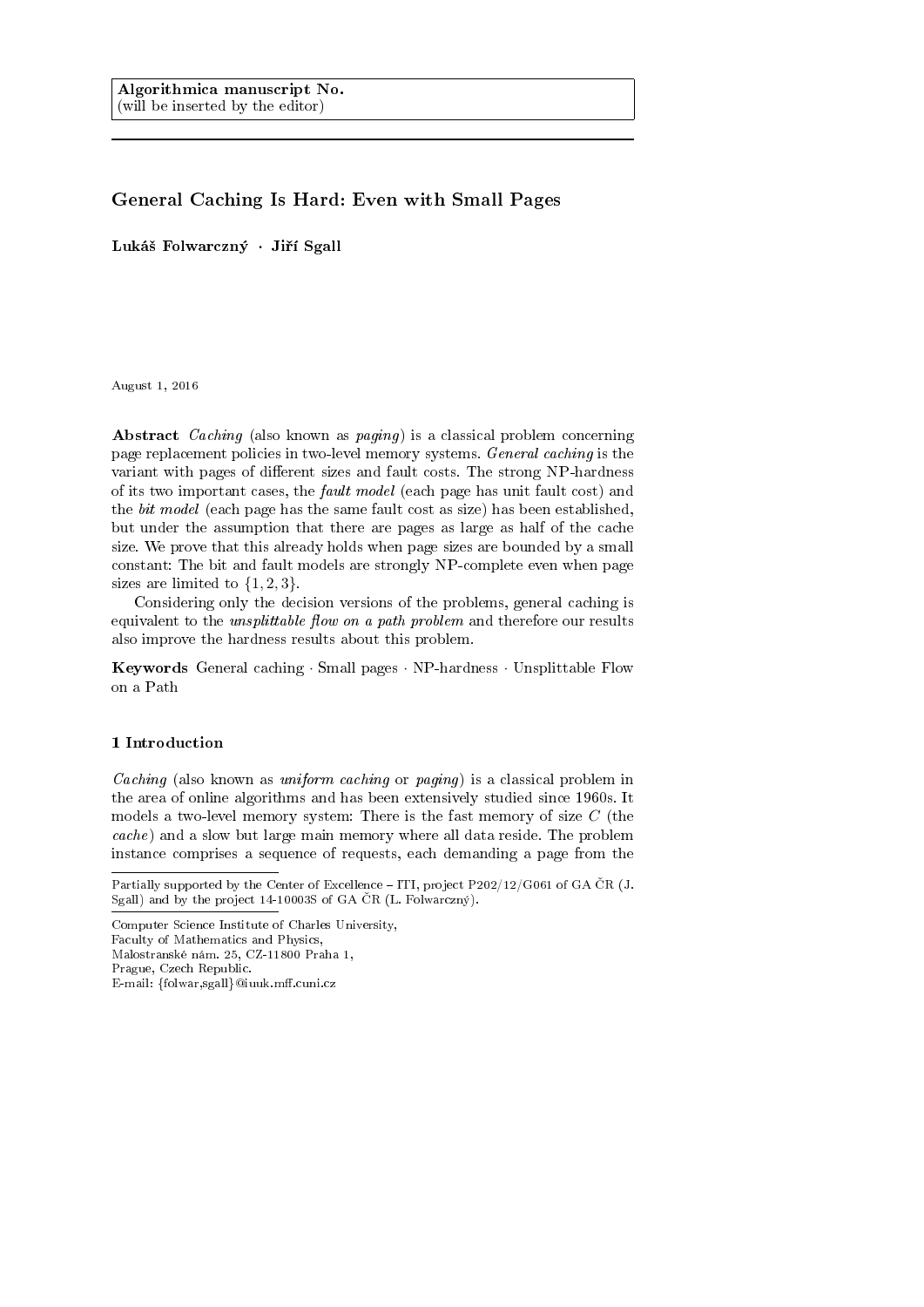main memory. No cost is incurred if the requested page is present in the cache (a cache hit). If the requested page is not present in the cache (a cache fault), the page must be loaded at the fault cost of one; some page must be evicted to make space for the new one when there are already C pages in the cache. The natural objective is to evict pages in such a way that the total fault cost is minimized. For a reference on classical results, see Borodin and El-Yaniv [\[11\]](#page-16-0).

In 1990s, with the advent of World Wide Web, a generalized variant called file caching or simply general caching was studied [\[19,](#page-17-0) [21\]](#page-17-1). In this setting, each page p has its  $SIZE(p)$  and  $COST(p)$ . It costs  $COST(p)$  to load this page into the cache and the page occupies  $\text{SIZE}(p)$  units of memory there. Uniform caching is the special case satisfying  $SIZE(p) = COST(p) = 1$  for every page p. Other important cases of this general model are

- the cost model (weighted caching):  $SIZE(p) = 1$  for every page p;
- the bit model:  $\cos(\mathbf{p}) = \text{size}(p)$  for every page p;
- the fault model:  $\cos(\mathbf{p}) = 1$  for every page p.

Caching, as described so far, requires the service to load the requested page when a fault occurs, which is known as caching under the *forced policy*. Allowing the service to pay the fault cost without actually loading the requested page to the cache gives another useful and studied variant of caching, caching under the optional policy.

Previous work. In this article, we consider the problem of finding the optimal service in the *offline version* of caching when the whole request sequence is known in advance. Uniform caching is solvable in polynomial time with a natural algorithm known as Belady's rule [\[9\]](#page-16-1). Caching in the cost model is a special case of the k-server problem and is also solvable in polynomial time [\[13\]](#page-17-2). In late 1990s, the questions about the complexity status of general caching were raised. The situation was summed up by Albers et al. [\[3\]](#page-16-2): "The hardness results for caching problems are very inconclusive. The NP-hardness result for the Bit model uses a reduction from PARTITION, which has pseudopolynomial algorithms. Thus a similar algorithm may well exist for the Bit model. We do not know whether computing the optimum in the Fault model is NP-hard."

There was no improvement until a breakthrough in 2010 when Chrobak et al. [\[15\]](#page-17-3) showed that general caching is strongly NP-hard, already in the case of the fault model as well as in the case of the bit model. General caching is usually studied under the assumption that the largest page size is very small in comparison with the total cache size, as is for example the case of the aforementioned article by Albers et al. [\[3\]](#page-16-2). Instances of caching with pages larger than half of the cache size (so called obstacles) are required in the proof given by Chrobak et al. Therefore, this hardness result is in fact still quite inconclusive.

Independently, a weak NP-hardness of the fault model was proven by Darmann et al. [\[16\]](#page-17-4). A substantially simpler proof of the strong NP-hardness of general caching was given by Bonsma et al. [\[10\]](#page-16-3); only pages of sizes in  $\{1, 2, 3\}$ are needed in the proof, but they have many different costs: This means that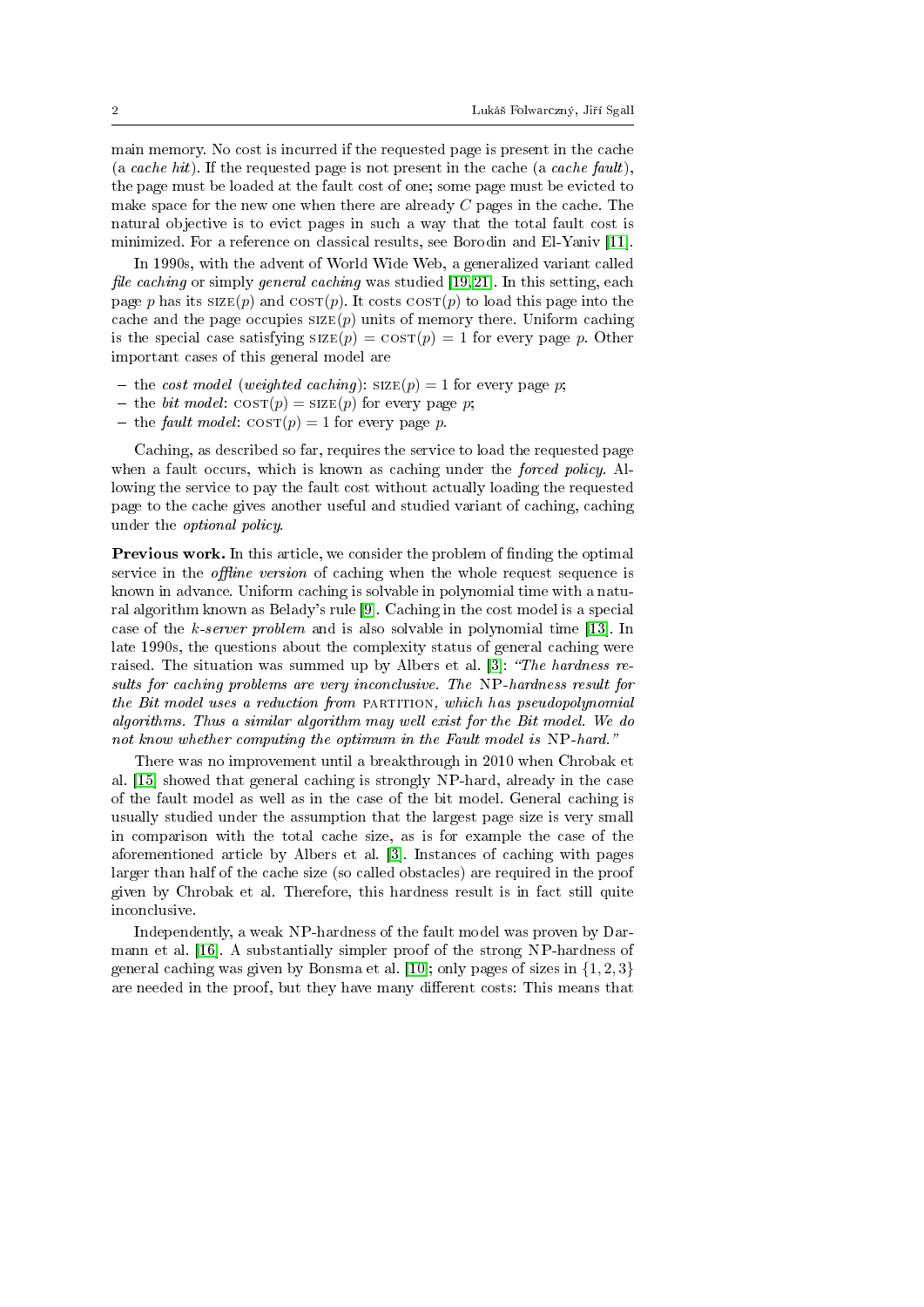the costs are far from the fault model and in fact they are also far from the bit model.

Contribution. We give a novel proof of strong NP-hardness for general caching which gives the first hardness result restricted to small pages in the fault and bit models:

Theorem 1.1 General caching is strongly NP-hard even in the case when the page sizes are limited to  $\{1, 2, 3\}$ , for both the fault model and the bit model, and under each of the forced and optional policies.

We also give a separate self-contained version of the proof of the result for general costs (and sizes  $\{1, 2, 3\}$ ). This version is rather simple, in particular signicantly simpler than the one given by Chrobak et al. [\[15\]](#page-17-3) and at the same time it uses only two different costs, which is a simpler structure compared to Bonsma et al. [\[10\]](#page-16-3). At the same time, the simplied version illustrates some of the main ideas of our reduction. The reductions for the result in the fault and bit models are significantly more involved and require a non-trivial potentialfunction-like argument.

**Open problems.** We prove that general caching with page sizes  $\{1, 2, 3\}$  is strongly NP-hard while general caching with unit page sizes is easily polynomially solvable. Closing the remaining gap will definitely contribute to a better understanding of the problem:

Question 1.2 Is general caching also (strongly) NP-hard when page sizes are limited to  $\{1, 2\}$ ? Can caching with page sizes  $\{1, 2\}$  be solved in polynomial time, at least in the bit or fault model?

In a broader perspective, the complexity status of general caching is still far from being well understood as the best known result on approximation is a 4 approximation due to Bar-Noy et al. [\[7\]](#page-16-4) and there is no result on the hardness of approximation. Therefore, better understanding of the complexity of general caching remains an important challenge.

Question 1.3 Is there an algorithm for general caching with an approximation ratio better than 4, or even a PTAS? Is general caching APX-hard?

Related work. In the decision version, offline general caching is equivalent (together with interval scheduling/packing, resource allocation and other problems) to the *unsplittable flow on a path problem* (UFPP). This equivalence does not translate to the approximation version of the problem, as the flow corresponds not to the cost of caching, but rather to the complementary quantity of the total saving of the cost compared to the trivial service that faults on each request. An important parameter in the world of UFPP is task density, in the language of caching it is the fault cost divided by the page size. An approximation scheme with quasi-polynomial time complexity when the ratio of the maximum density to the minimum density is quasi-polynomial was given by Bansal et al.  $[6]$ . The first non-trivial instance of UFPP for which a PTAS was invented by Batra et al. [\[8\]](#page-16-6) is the one when the task densities are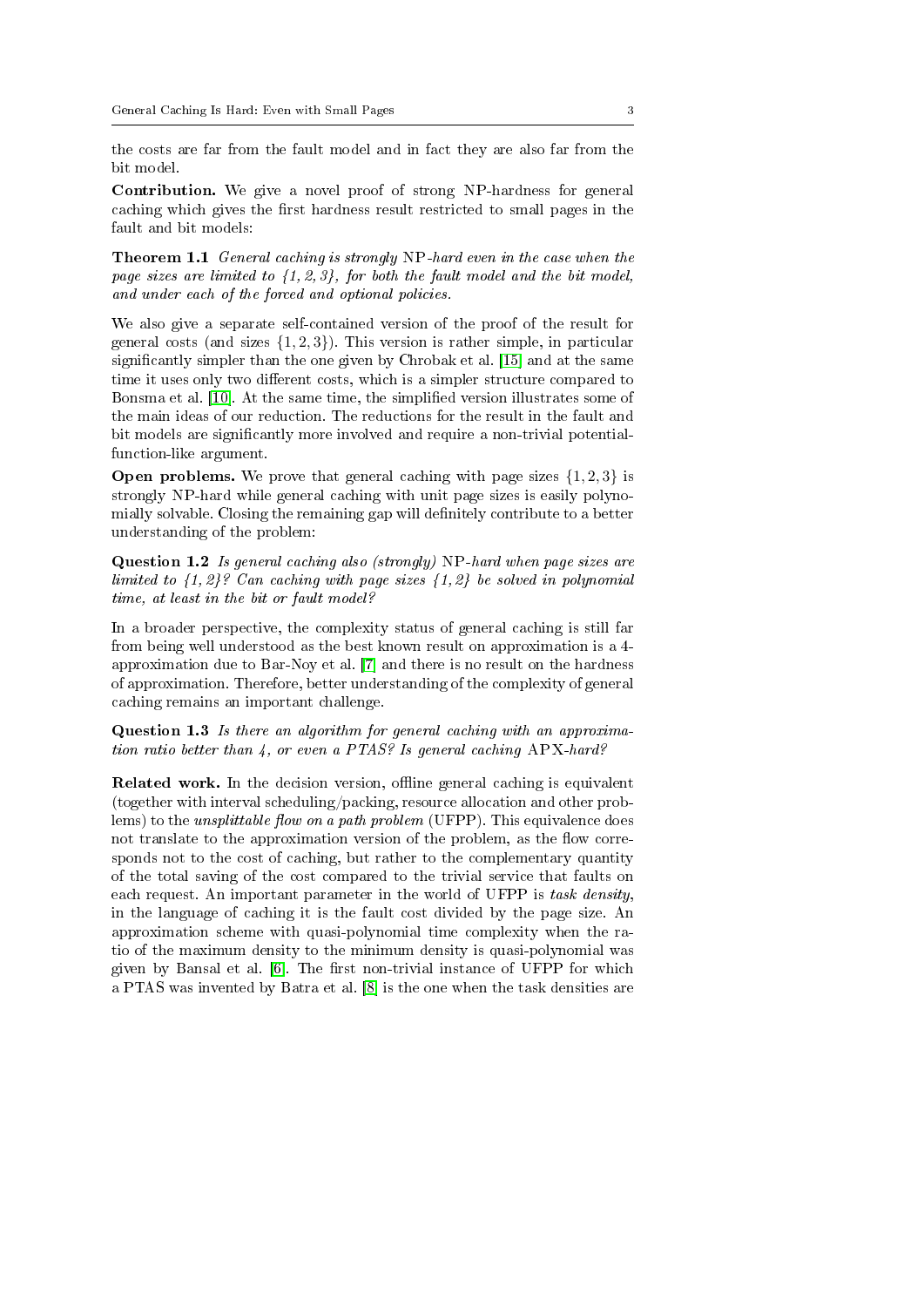in a constant range. The bit model of caching is equivalent to the case when all task densities are equal to one. The best known approximation for UFPP is  $(2 + \varepsilon)$ -approximation due to Anagnostopoulos et al. [\[4\]](#page-16-7). It is also known that UFPP is not APX-hard, unless  $NP \subseteq DTIME(2^{polylog(n)})$  [\[6\]](#page-16-5).

We wish to conclude the overview of results with recent advances in randomized online caching (competitive analysis against oblivious adversary is considered). Classical results state that the lower bound on the competitive ratio for uniform caching is  $H_C$  (the C-th harmonic number) [\[17\]](#page-17-5) and  $H_C$ -competitive algorithms were designed [\[20,](#page-17-6)1]; it has also been known that for general caching an  $H_C$ -competitive algorithm is impossible [\[14\]](#page-17-7). Recently, Brodal et al. [\[12\]](#page-16-9) developed a substantially faster  $H_C$ -competitive algorithm for uniform caching. Based on new methods for rounding of linear programs, Bansal et al. [\[5\]](#page-16-10) recently invented an  $\mathcal{O}(\log^2 C)$ -competitive algorithm for gen-eral caching and Adamaszek et al. [\[2\]](#page-16-11) improved the algorithm to be  $\mathcal{O}(\log C)$ competitive.

**Outline.** The main part of our work  $-$  a polynomial-time reduction from independent set to caching in the fault model under the optional policy with page sizes restricted to  $\{1, 2, 3\}$  $\{1, 2, 3\}$  $\{1, 2, 3\}$  – is explained in Section 2 and its validity is proven in Section [3.](#page-8-0) In Section [4,](#page-13-0) we show how to modify the reduction so that it works for the bit model as well. In Section [5,](#page-15-0) we show how to obtain the hardness results also for the forced policy. Finally, we give a self-contained presentation of the simple proof of strong NP-hardness for general costs (in fact, only two different and polynomial costs are needed) in Appendix [A.](#page-18-0)

An extended abstract of this paper appeared in Proceedings of the 26th International Symposium on Algorithms and Computation (ISAAC 2015) [\[18\]](#page-17-8).

## <span id="page-3-0"></span>2 Reduction

The decision problem INDEPENDENTSET is well-known to be NP-complete. By 3CACHING(FORCED) and 3CACHING(OPTIONAL) we denote the decision versions of caching under each policy with page sizes restricted to  $\{1, 2, 3\}$ .

| Problem:  | INDEPENDENTSET                                                   |
|-----------|------------------------------------------------------------------|
| Instance. | A graph $G$ and a number $K$ .                                   |
| Question: | Is there an independent set of cardinality $K$ in $G$ ?          |
| Problem:  | 3CACHING(policy)                                                 |
| Instance. | A universe of pages, a sequence of page requests, numbers        |
|           | C and L. For each page p it holds $size(p) \in \{1,2,3\}.$       |
| Question: | Is there a service under the policy <i>policy</i> of the request |
|           | sequence using the cache of size $C$ with a total fault cost     |
|           | of at most $L?$                                                  |

We define  $3C$ ACHING(FAULT, policy) to be the problem  $3C$ ACHING(policy) with the additional requirement that page costs adhere to the fault model. The problem  $3C$ ACHING(BIT, *policy*) is defined analogously.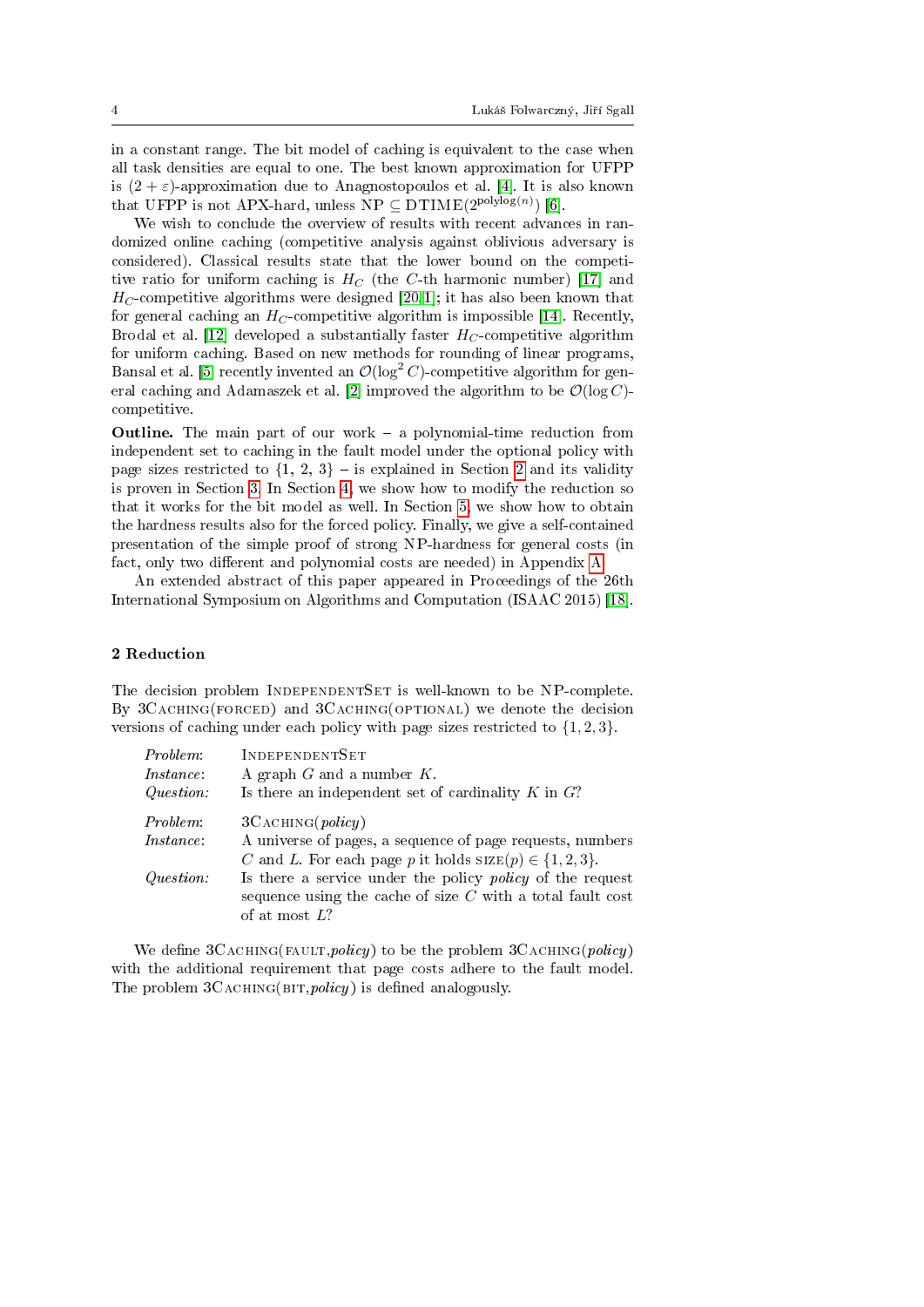In this section, we describe a polynomial-time reduction from INDEPEN-DENTSET to 3CACHING(FAULT, OPTIONAL). Informally, a set of pages of size two and three is associated with each edge and a page of size one is associated with each vertex. Each vertex-page is requested only twice while there are many requests on pages associated with edges. The request sequence is designed in such a way that the number of vertex-pages that are cached between the two requests in the optimal service is equal to the the size of the maximum independent set.

We now show the request sequence of caching corresponding to the graph given in INDEPENDENTSET with a parameter  $H$ . In the next section, we prove that it is possible to set a proper value of  $H$  and a proper fault cost limit  $L$ such that the reduction becomes a valid polynomial-time reduction.

<span id="page-4-0"></span>**Reduction 2.1** Let  $G = (V, E)$  be the instance of INDEPENDENTSET. The graph G has n vertices and  $m$  edges and there is an arbitrary fixed order of edges  $e_1, \ldots, e_m$ . Let H be a parameter bounded by a polynomial function of  $\boldsymbol{n}.$ 

The corresponding instance  $\mathcal{I}_G$  of 3CACHING(FAULT,OPTIONAL) is an instance with the cache size  $C = 2mH + 1$  and the total of  $6mH + n$  pages. The structure of the pages and the requests sequence is described below.

**Pages.** For each vertex v, we have a vertex-page  $p<sub>v</sub>$  of size one. For each edge e, there are  $6H$  edge-pages associated with it that are divided into  $H$  groups. The *i*th group consists of six pages  $\bar{a}_i^e, \alpha_i^e, a_i^e, b_i^e, \beta_i^e, \bar{b}_i^e$  where pages  $\alpha_i^e$  and  $\beta_i^e$ have size three and the remaining four pages have size two.

For a fixed edge  $e$ , let  $\bar{a}^e$ -pages be all pages  $\bar{a}_i^e$  for  $i = 1, ..., H$ . Let also  $\bar{a}$ -pages be all  $\bar{a}^e$ -pages for  $e = e_1, \ldots, e_m$ . The remaining collections of pages  $(\alpha^e$ -pages,  $\alpha$ -pages, ...) are defined in a similar fashion.

**Request sequence.** The request sequence of  $\mathcal{I}_G$  is organized in phases and blocks. There is one phase for each vertex  $v \in V$ , we call such a phase the v-phase. There are exactly two requests on each vertex-page  $p<sub>v</sub>$ , one just before the beginning of the v-phase and one just after the end of the v-phase; these requests do not belong to any phase. The order of phases is arbitrary. In each vphase, there are  $2H$  adjacent blocks associated with every edge e incident with  $v$ ; the blocks for different incident edges are ordered arbitrarily. In addition, there is one initial block  $I$  before all phases and one final block  $F$  after all phases. Altogether, there are  $d = 4mH + 2$  blocks.

Let  $e = \{u, v\}$  be an edge, let us assume that the *u*-phase precedes the v-phase. The blocks associated with e in the u-phase are denoted by  $B_{1,1}^e$ ,  $B_{1,2}^e, \ldots, B_{i,1}^e, B_{i,2}^e, \ldots, B_{H,1}^e, B_{H,2}^e,$  in this order, and the blocks in the vphase are denoted by  $B_{1,3}^e, B_{1,4}^e, \ldots, B_{i,3}^e, B_{i,4}^e, \ldots, B_{H,3}^e, B_{H,4}^e$ , in this order. An example is given in Fig. [1.](#page-5-0)

Even though each block is associated with some fixed edge, it contains one or more requests to the associated pages for every edge e. In each block, we process the edges in the order  $e_1, \ldots, e_m$  that was fixed above. Pages associated with the edge  $e$  are requested in two rounds. In each round, we process groups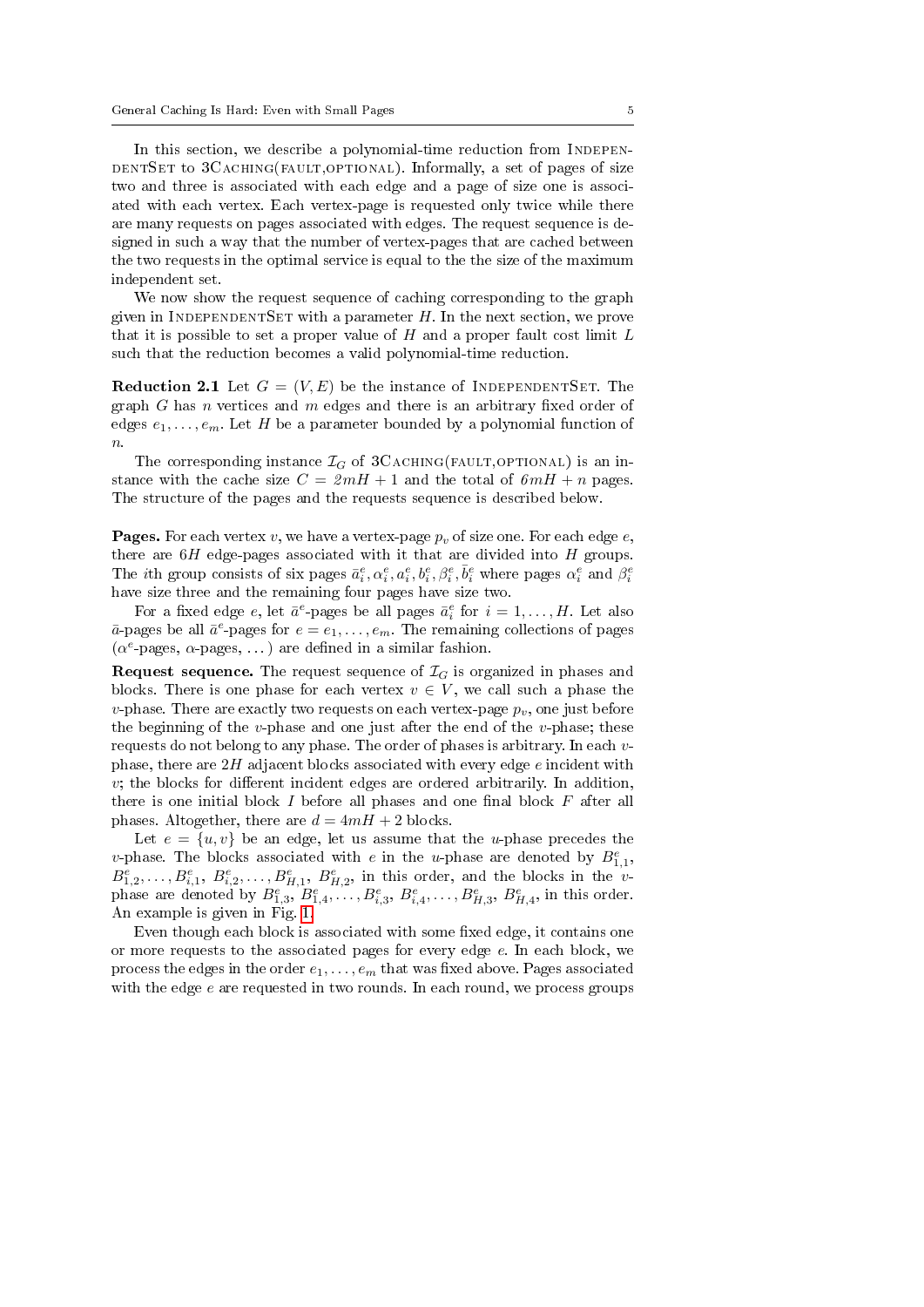

<span id="page-5-0"></span>Fig. 1 An example of phases, blocks and requests on vertex-pages for a graph with three vertices u, v, w and two edges  $e_1 = \{u, w\}$ ,  $e_2 = \{v, w\}$  when  $H = 2$ 

<span id="page-5-1"></span>

| Block                               | First round               | $\bullet$ | Second round                |
|-------------------------------------|---------------------------|-----------|-----------------------------|
| before $B_{i,1}^e$                  | $\bar{a}_i^e$             |           |                             |
| $B^e_{i,1}$                         | $\bar{a}_i^e, \alpha_i^e$ |           | $b_i^e$                     |
| $B^e_{i,2}$                         | $\alpha_i^e, a_i^e$       |           | $b_i^e$                     |
| between $B_{i,2}^e$ and $B_{i,3}^e$ | $a_i^e$                   |           | $b_i^e$                     |
| $B^e_{i,3}$                         | $a_i^e$                   |           | $b_i^e, \beta_i^e$          |
| $B^e_{i,4}$                         | $a_i^e$                   |           | $\beta_i^e, \, \bar{b}_i^e$ |
| after $B^e_{i,4}$                   |                           |           | $\bar{b}_i^e$               |

 $1, \ldots, H$  in this order. When processing the *i*th group of the edge  $e$ , we request one or more pages of this group, depending on the block we are in. Table [1](#page-5-1) determines which pages are requested. Note that the number of requests to pages of size two is between  $mH$  and  $2mH$  per block; in addition, each block except for the initial and final ones contains exactly one request to a page of size three.

Reduction [2.1](#page-4-0) is now complete. An example of requests on edge-pages associated with one edge  $e$  is depicted in Fig. [2.](#page-6-0) Note that the order of the pages associated with  $e$  is the same in all blocks; more precisely, in each block the requests on the pages associated with e form a subsequence of

<span id="page-5-2"></span>
$$
\bar{a}_1^e \alpha_1^e a_1^e \dots \bar{a}_i^e \alpha_i^e a_i^e \dots \bar{a}_H^e \alpha_H^e a_H^e b_1^e \beta_1^e \bar{b}_1^e \dots b_i^e \beta_i^e \bar{b}_i^e \dots b_H^e \beta_H^e \bar{b}_H^e.
$$
 (1)

Preliminaries for the proof. Instead of minimizing the service cost, we maximize the total saving compared to the service which does not use the cache at all. This is clearly equivalent when considering the decision versions of the problems.

Without loss of generality, we assume that any page is brought into the cache only immediately before some request to that page and removed from the cache only after some (possibly different) request to that page; furthermore, the cache is empty at the beginning and at the end. That is, a page may be in the cache only between two consecutive requests to this page, and either it is in the cache for the whole interval or not at all.

At each time, there exists at most one page of size three that can possibly be cached. This follows since each block contains at most one request to a page of size three and each page of size three is requested only twice in two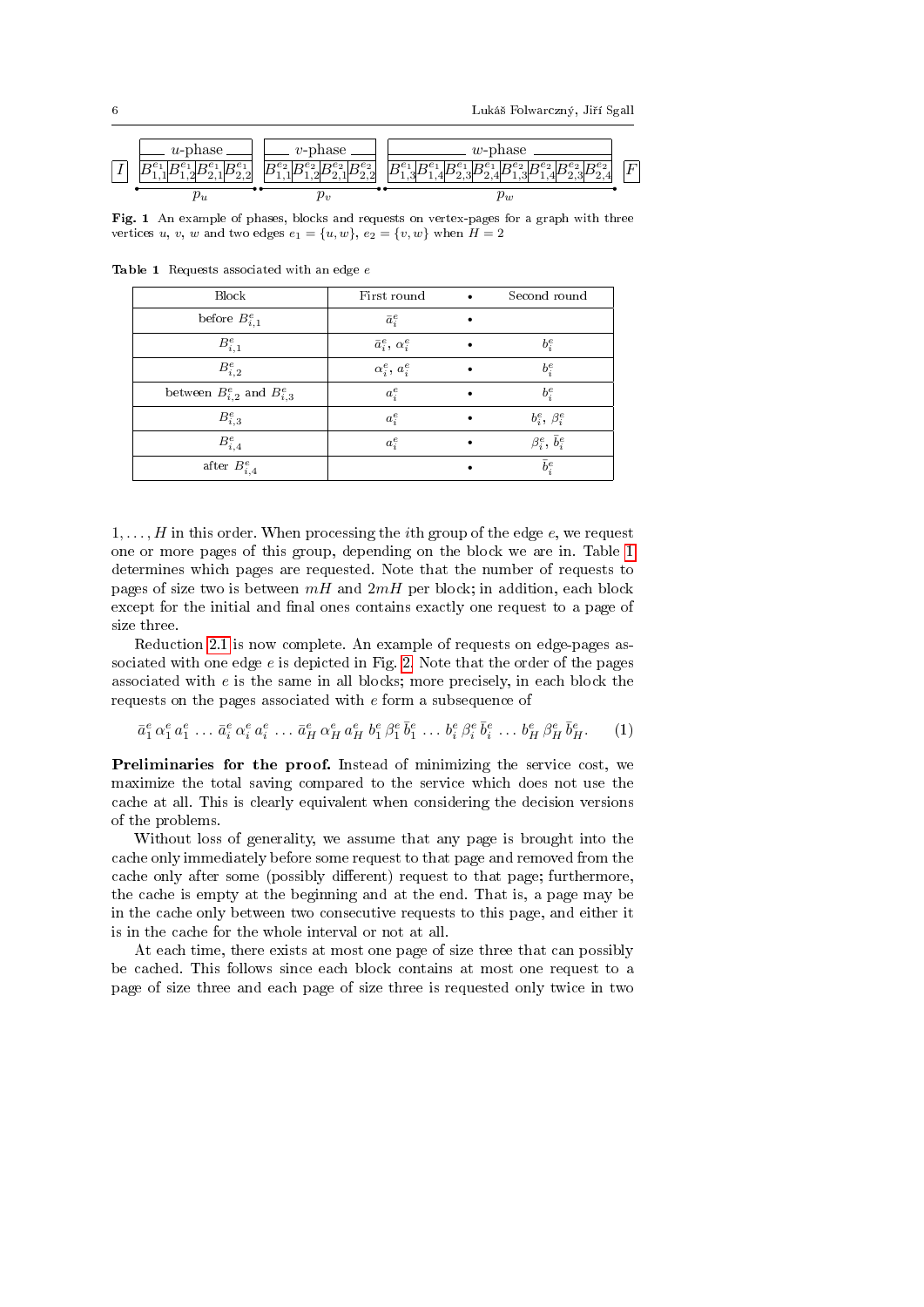

<span id="page-6-0"></span>Fig. 2 Requests on all pages associated with the edge e when  $H = 3$ . Each column represents some block(s). The labeled columns represent the blocks in the heading, the first column represents every block before  $B_{1,1}^e$ , the middle column represents every block between  $B_{3,2}^e$  and  $B_{1,3}^e$ , and the last column represents every block after  $B_{3,4}^e$ . The requests in one column are ordered from top to bottom.

consecutive blocks. Since the cache size  $C = 2m + 1$  is odd, this implies that a service of edge-pages is valid if and only if at each time, at most  $mH$  edgepages are in the cache. It is convenient to think of the cache as of  $mH$  slots for edge-pages.

As each vertex-page is requested twice, the saving on the  $n$  vertex-pages is at most  $n$ . Furthermore, a vertex-page can be cached if and only if during the phase it never happens that at the same time all slots for edge-pages are full and a page of size three is cached.

Let  $S_B$  denote the set of all edge-pages cached at the beginning of the block  $B$  and let  $S_B^e$  be the set of pages in  $S_B$  associated with the edge  $e$ . We use  $s_B = |S_B|$  and  $s_B^e = |S_B^e|$  for the sizes of the sets. Each edge-page is requested only in a contiguous segment of blocks, once in each block. It follows that an edge-page can possibly be in  $S_B$  only if it is requested both in  $B$  and in the previous block. The total saving on edge-pages is then equal to  $\sum_B s_B$ where the sum is over all blocks. In particular, the maximal possible saving on the edge-pages is  $(d-1)mH$ , using the fact that  $S_I$  is empty. We shall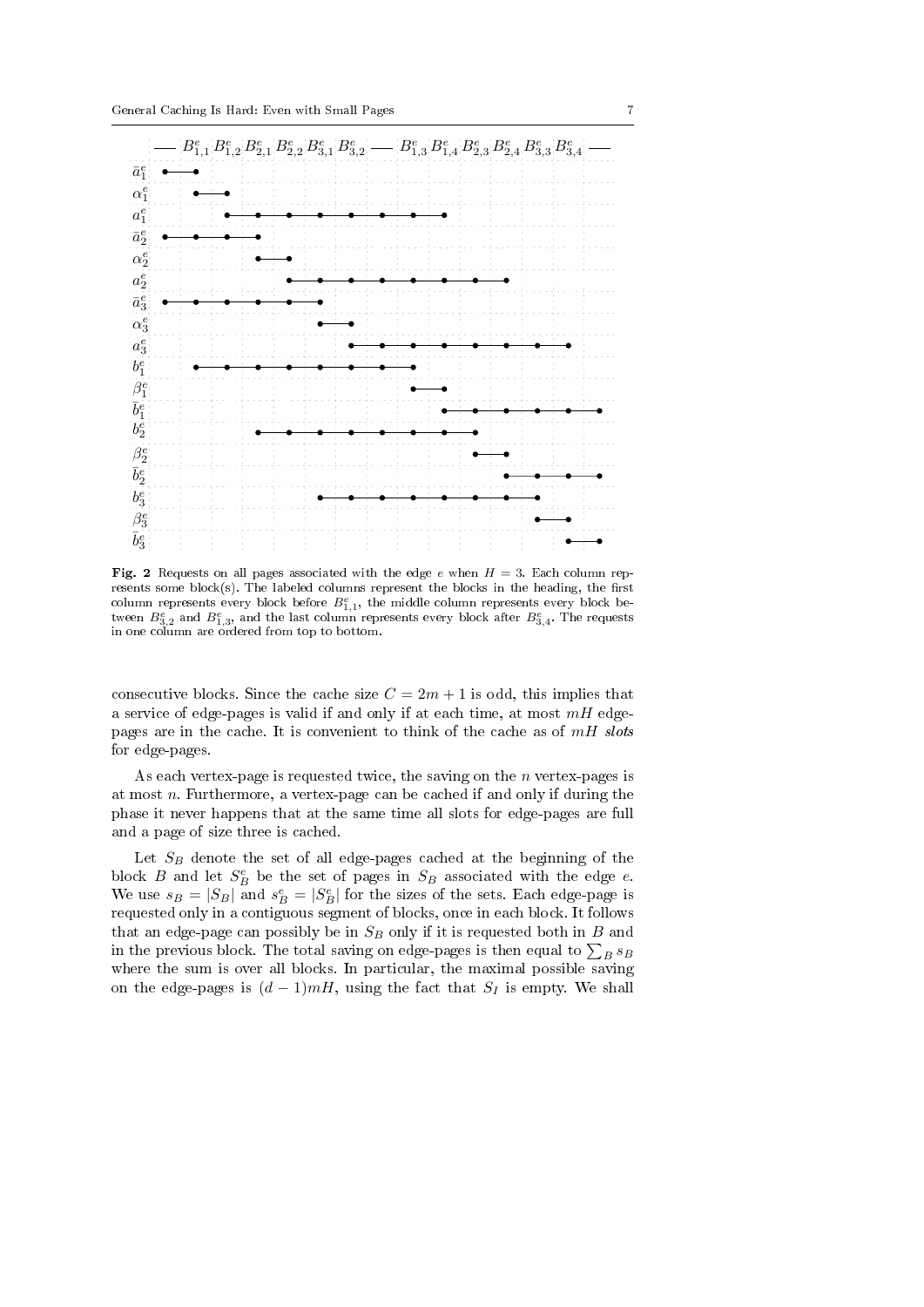show that the maximum saving is  $(d-1)mH + K$  where K is the size of the maximum independent set in G.

Almost-fault model. To understand the reduction, we consider what happens if we relax the requirements of the fault model and set the cost of each vertex-page to  $1/(n+1)$  instead of 1 as required by the fault model.

In this scenario, the total saving on vertex-pages is  $n/(n+1) < 1$  which is less than a saving achieved by any single edge-page. Therefore, edge-pages must be served optimally in the optimal service of the whole request sequence.

In this case, the reduction works already for  $H = 1$ . This leads to a quite short proof of the strong NP-hardness for general caching and we give this proof in Appendix [A.](#page-18-0) Here, we show just the main ideas that are important also for the design of our caching instance in the fault and bit models.

We first prove that for each edge  $e$  and each block  $B\neq I$  we have  $s_B^e=1$ (see [A](#page-18-0)ppendix A for details). Using this we show below that for each edge  $e$ , at least one of the pages  $\alpha_1^e$  and  $\beta_1^e$  is cached between its two requests. This implies that the set of all vertices v such that  $p_v$  is cached between its two requests is independent.

For a contradiction, let us assume that for some edge e, neither of the pages  $\alpha_1^e$  and  $\beta_1^e$  is cached between its two requests. Because pages  $\alpha_1^e$  and  $\beta_1^e$  are forbidden, there is  $b_1^e$  in  $S_{B_{1,2}^e}$  and  $a_1^e$  in  $S_{B_{1,4}^e}$ . Thus somewhere in the two blocks  $B_{1,2}^e$  and  $B_{1,3}^e$ , we must switch from caching  $b_1^e$  to caching  $a_1^e$ . However, this is impossible, because the order of requests implies that we would have to cache both  $b_1^e$  and  $a_1^e$  at some moment, or none of them would be in  $B_{1,3}^e$ (see Fig. [3\)](#page-7-0). However, there is no place in the cache for such an operation, as  $s_B^{\mathcal{e}'} = 1$  for every  $\mathcal{e}'$  and  $B \neq I$  and in each block, the requests associated with any  $e'$  are not interleaved with those associated to  $e$ .



<span id="page-7-0"></span>**Fig. 3** Pages associated with one edge when  $H = 1$ 

In the fault model, the corresponding claim  $s_B^e = H$  does not hold. Instead, we prove that the value of  $s_B^e$  cannot change much during the service and when we use H large enough, we still get a working reduction.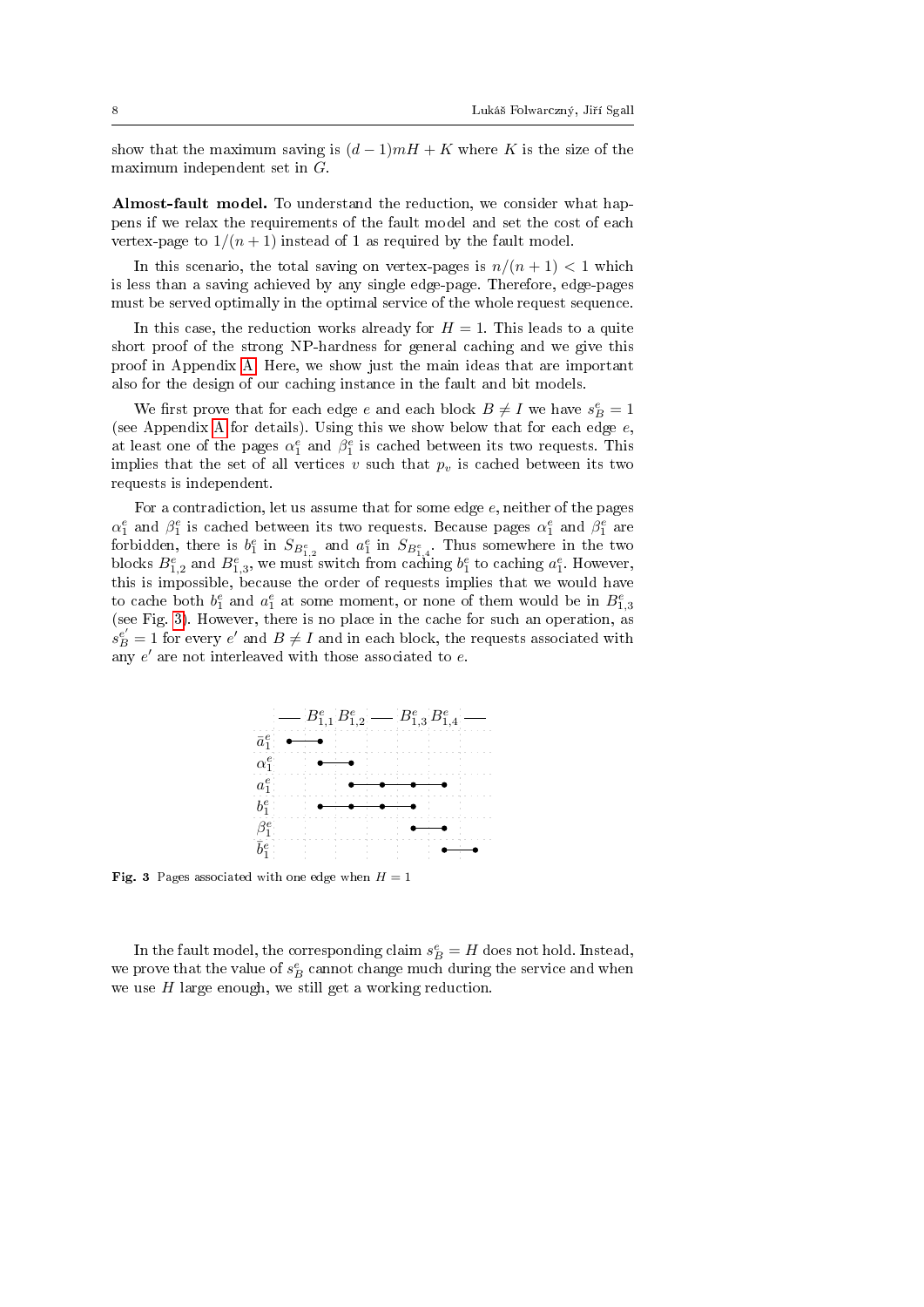#### <span id="page-8-0"></span>3 Proof of Correctness

In this section, we show that the reduction described in the previous section is indeed a reduction from INDEPENDENTSET set to 3CACHING(FAULT, OPTIONAL). We prove that there is an independent set of cardinality  $K$  in  $G$  if and only if there is a service of the caching instance  $\mathcal{I}_G$  with the total saving at least  $(d-1)mH + K$ . First the easy direction, which holds for any value of the parameter H.

<span id="page-8-2"></span>**Lemma 3.1** Let G be a graph and  $\mathcal{I}_G$  the corresponding caching instance from Reduction [2.1.](#page-4-0) Suppose that there is an independent set  $W$  of cardinality  $K$ in G. Then there exists a service of  $\mathcal{I}_G$  with the total saving at least  $(d 1)mH + K$ .

*Proof* For any edge e, denote  $e = \{u, v\}$  so that the *u*-phase precedes the *v*phase. If  $u \in W$ , we keep all  $\bar{a}^e$ -pages,  $b^e$ -pages,  $\beta^e$ -pages and  $\bar{b}^e$ -pages in the cache from the first to the last request on each page, but we do not cache  $a^e$ pages and  $\alpha^e$ -pages at any time. Otherwise, we cache all  $\bar{a}^e$ -pages,  $\alpha^e$ -pages,  $a^e$ -pages and  $\bar{b}^e$ -pages, but do not cache  $b^e$ -pages and  $\beta^e$ -pages at any time. Fig. [4](#page-8-1) shows these two cases for the first group of pages. In both cases, at each time at most one page associated with each group of each edge is in the cache and the saving on those pages is  $(d-1)mH$ . We know that the pages fit in the cache because of the observations made in Section [2.](#page-3-0)

For any  $v \in W$ , we cache  $p_v$  between its two requests. To check that this is a valid service, observe that if  $v \in W$ , then during the corresponding phase no page of size three is cached. Thus, the page  $p<sub>v</sub>$  always fits in the cache together with at most  $mH$  pages of size two.  $\Box$ 



<span id="page-8-1"></span>Fig. 4 The two ways of caching in Lemma [3.1](#page-8-2)

<span id="page-8-3"></span>We prove the converse in a sequence of lemmata. In Section [4,](#page-13-0) we will show how to reuse the proof for the bit model. To be able to do that, we list explicitly all the assumptions about the caching instance that are used in the following proofs.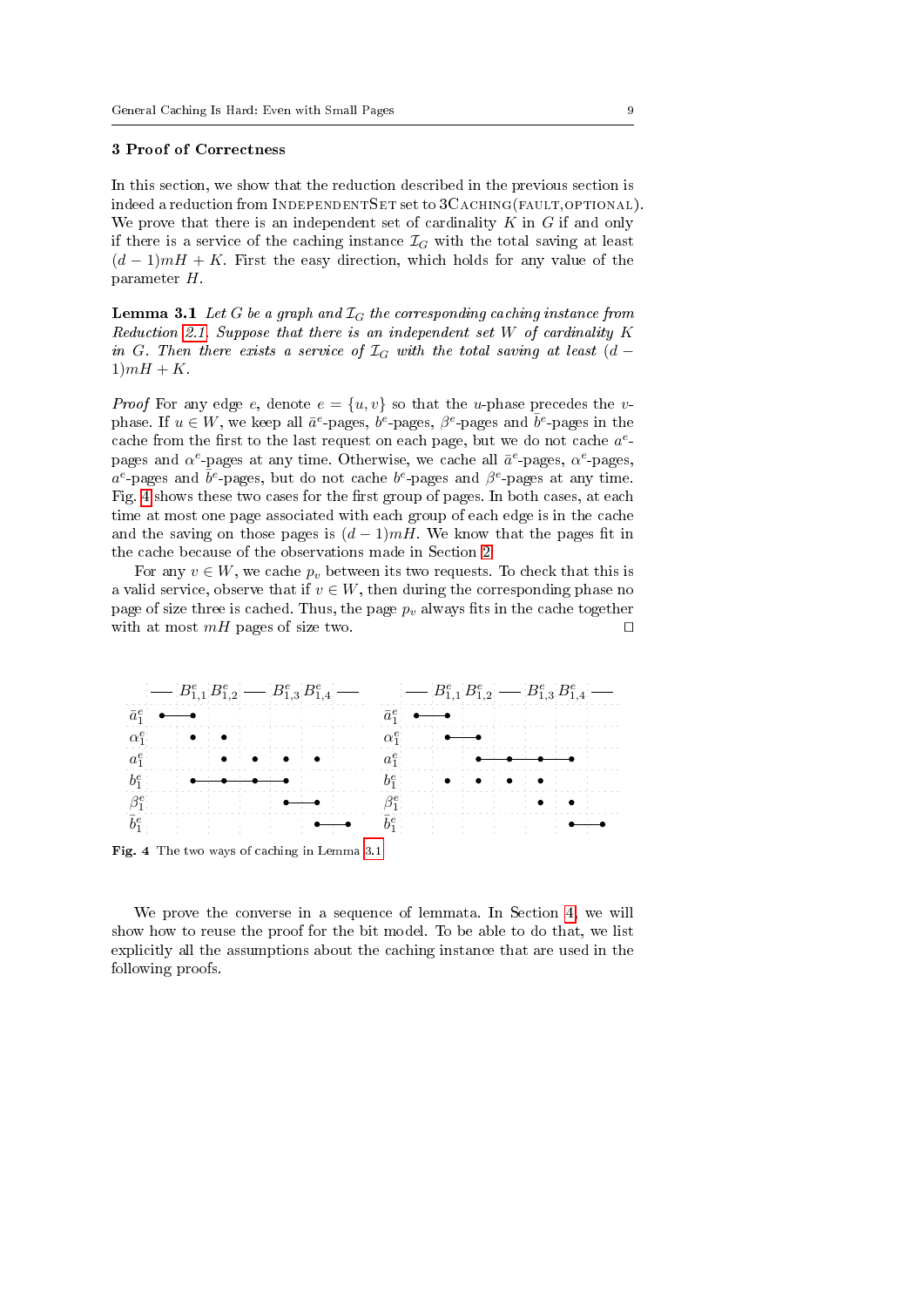**Properties 3.2** Let  $\mathcal{T}_G$  be an instance of general caching corresponding to a graph  $G = (V, E)$  with n vertices, m edges  $e_1, \ldots, e_m$ , the same cache size and the same universe of pages as in Reduction [2.1.](#page-4-0) The request sequence is again split into phases, one phase for each vertex. Each phase is again partitioned into blocks, there is one initial block  $I$  before all phases and one final block  $F$ after all phases. There is the total of d blocks.

The instance  $\mathcal{T}_G$  is required to fulfill the following list of properties:

- <span id="page-9-0"></span>(a) Each vertex page  $p_v$  is requested exactly twice, right before the v-phase and right after the  $v$ -phase.
- <span id="page-9-1"></span>(b) The total saving achieved on edge-pages is equal to  $\sum s_B$  (summing over all blocks).
- <span id="page-9-2"></span>(c) For each edge  $e$ , there are exactly H pages associated with e requested in I, all the  $\bar{a}^e$ -pages, and exactly H pages associated with e requested in F, all the  $\bar b^e\text{-pages}.$
- <span id="page-9-3"></span>(d) In each block, pages associated with  $e_1$  are requested first, then pages associated with  $e_2$  are requested and so on up to  $e_m$ .
- <span id="page-9-5"></span>(e) For each block B and each edge e, all requests on  $a^e$ -pages and  $\bar{b}^e$ -pages in B precede all requests on  $\bar{a}^e$ -pages and  $b^e$ -pages in B.
- <span id="page-9-4"></span>(f) Let  $e = \{u, v\}$  be an edge and p an  $\alpha^e$ -page or  $\beta^e$ -page. Let B be the first block and  $\overline{B}$  the last block where p is requested. Then B and  $\overline{B}$  are either both in the *u*-phase or both in the *v*-phase. Furthermore, no other page of size three is requested in B,  $\overline{B}$ , or any block between them.

#### <span id="page-9-7"></span>Lemma 3.3 The instance from Reduction [2.1](#page-4-0) satisfies Properties 3.2

Proof All properties [\(a\),](#page-9-0) [\(b\),](#page-9-1) [\(c\),](#page-9-2) [\(d\),](#page-9-3) [\(f\)](#page-9-4) follow directly from Reduction [2.1](#page-4-0) and the subsequent observations. To prove [\(e\),](#page-9-5) recall that the pages associated with an edge  $e$  requested in a particular block always follow the ordering  $(1)$ . We need to verify that when the page  $a_i^e$  is requested, no page  $\bar{a}_j^e$  for  $j \leq i$  is requested and that when the page  $\bar{b}^e_i$  is requested, no  $\bar{a}^e$ -page and no page  $b^e_j$ for  $j \leq i$  is requested. This can be seen easily when we explicitly write down the request sequences for each kind of block, see Table [2.](#page-10-0)  $\Box$ 

For the following claims, let  $\mathcal{T}_G$  be an instance fulfilling Properties [3.2.](#page-8-3) We fix a service of  $\mathcal{T}_G$  with the total saving at least  $(d-1)mH$ .

Let  $\beta$  be the set of all blocks and  $\overline{\beta}$  the set of all blocks except for the initial and final one. For a block  $B$ , we denote the block immediately following it by  $B'$ .

We define two useful values characterizing the service for the block  $B$ :  $\delta_B = mH - s_B$  (the number of free slots for edge-pages at the start of the service of the block) and  $\gamma_B^e = |s_{B'}^e - s_B^e|$  (the change of the number of slots occupied by pages associated with e after requests from this block are served).

<span id="page-9-6"></span>The first easy lemma says that only a small number of blocks can start with some free slots in the cache.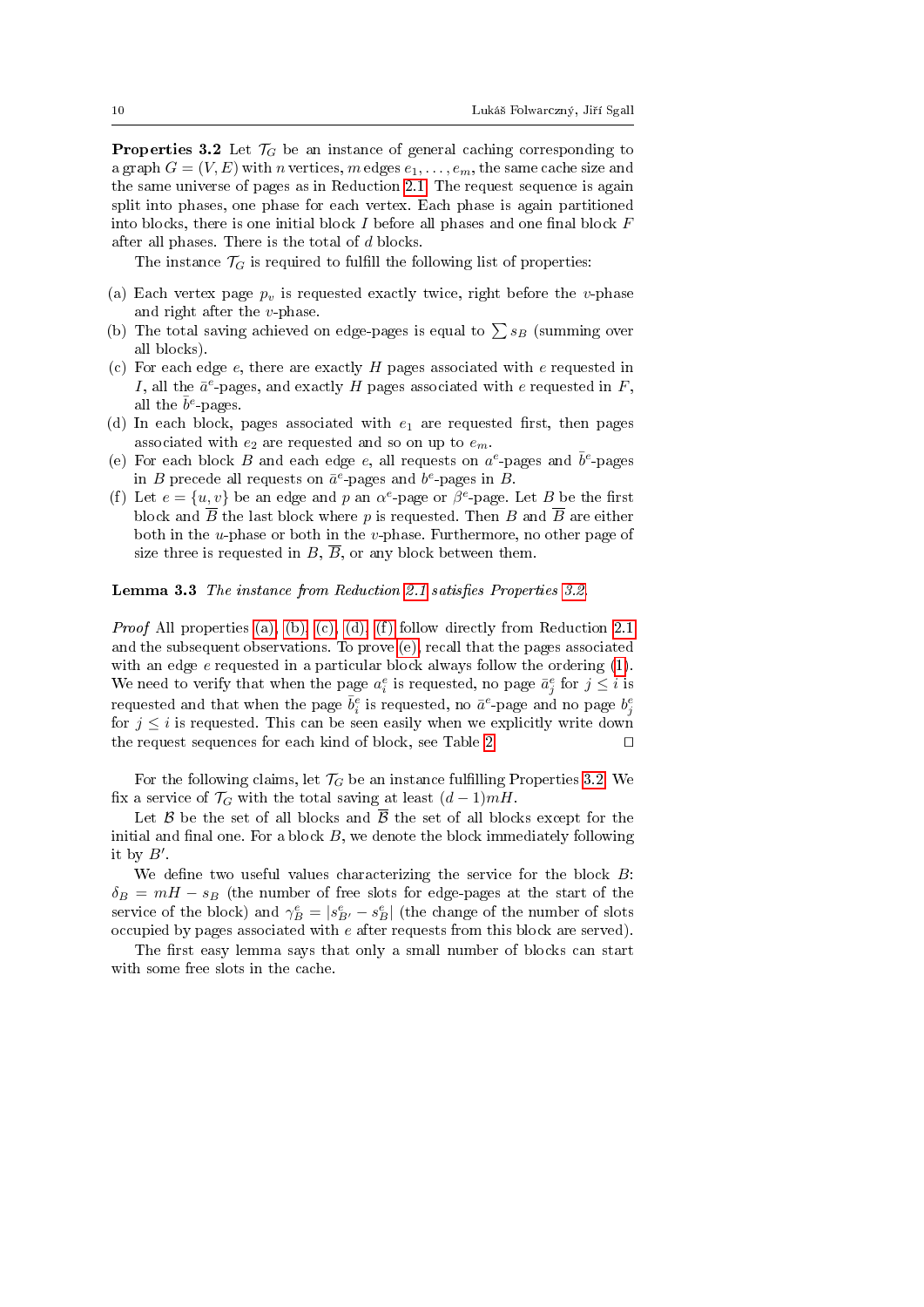| <b>Block</b>                        | First round • Second round                                                                                                                        |
|-------------------------------------|---------------------------------------------------------------------------------------------------------------------------------------------------|
| before $B_{1,1}^e$                  | $\bar{a}^e_1 \ldots \bar{a}^e_{\overline{H}}$ .                                                                                                   |
| $B_{i,1}^e$                         | $a_1^e \ldots a_{i-1}^e \bar{a}_i^e \alpha_i^e \bar{a}_{i+1}^e \bar{a}_{i+2}^e \ldots \bar{a}_H^e \bullet b_1^e \ldots b_i^e$                     |
| $B_{i,2}^e$                         | $a_1^e \ldots a_{i-1}^e \alpha_i^e \overline{a}_i^e \overline{a}_{i+1}^e \overline{a}_{i+2}^e \ldots \overline{a}_H^e \bullet b_1^e \ldots b_i^e$ |
| between $B_{H,2}^e$ and $B_{1,3}^e$ | $a_1^e \ldots a_H^e \bullet b_1^e \ldots b_H^e$                                                                                                   |
| $B_{i}^{e}$                         | $a_i^e \dots a_H^e \bullet \bar{b}_1^e \dots \bar{b}_{i-1}^e b_i^e \beta_i^e b_{i+1}^e b_{i+2}^e \dots b_H^e$                                     |
| $B_{iA}^e$                          | $a_i^e \dots a_H^e \bullet \bar{b}_1^e \dots \bar{b}_{i-1}^e \beta_i^e \bar{b}_i^e b_{i+1}^e b_{i+2}^e \dots b_H^e$                               |
| after $B_{H,4}^e$                   | $\bullet \bar{b}^e_1 \dots \bar{b}^e_{\mu}$                                                                                                       |

<span id="page-10-0"></span>Table 2 Request sequences on all pages associated with an edge  $e$ 

Lemma 3.4 We have (summing over all blocks except for the initial one)

$$
\sum_{B \in \mathcal{B} \setminus \{I\}} \delta_B \le n.
$$

*Proof* The total saving on vertex-pages is at most  $n$  due to the property [\(a\).](#page-9-0) Using the property [\(b\),](#page-9-1)  $s_I = 0$ , and the definition of  $\delta_B$ , the total saving on edge-pages is equal to

$$
\sum_{B \in \mathcal{B} \setminus \{I\}} s_B = (d-1)mH - \sum_{B \in \mathcal{B} \setminus \{I\}} \delta_B.
$$

The total saving is assumed to be at least  $(d-1)mH$ , thus summing the savings form vertex- and edge-pages we obtain

$$
n + (d-1)mH - \sum_{B \in \mathcal{B} \setminus \{I\}} \delta_B \ge (d-1)mH.
$$

The claim of the lemma now follows.  $\Box$ 

The second lemma states that the number of slots occupied by pages associated with a given edge does not change much during the whole service.

<span id="page-10-2"></span>**Lemma 3.5** For each edge  $e \in E$ ,

$$
\sum_{B \in \overline{\mathcal{B}}} \gamma_B^e \le 6n.
$$

*Proof* Let us use the notation  $S_B^{\leq k} = S_B^{e_1} \cup \cdots \cup S_B^{e_k}$  and  $s_B^{\leq k} = |S_B^{\leq k}|$ . First, we shall prove for each  $k \leq m$ 

<span id="page-10-1"></span>
$$
\sum_{B \in \overline{\mathcal{B}}} \left| s_{B'}^{\leq k} - s_B^{\leq k} \right| \leq 3n. \tag{2}
$$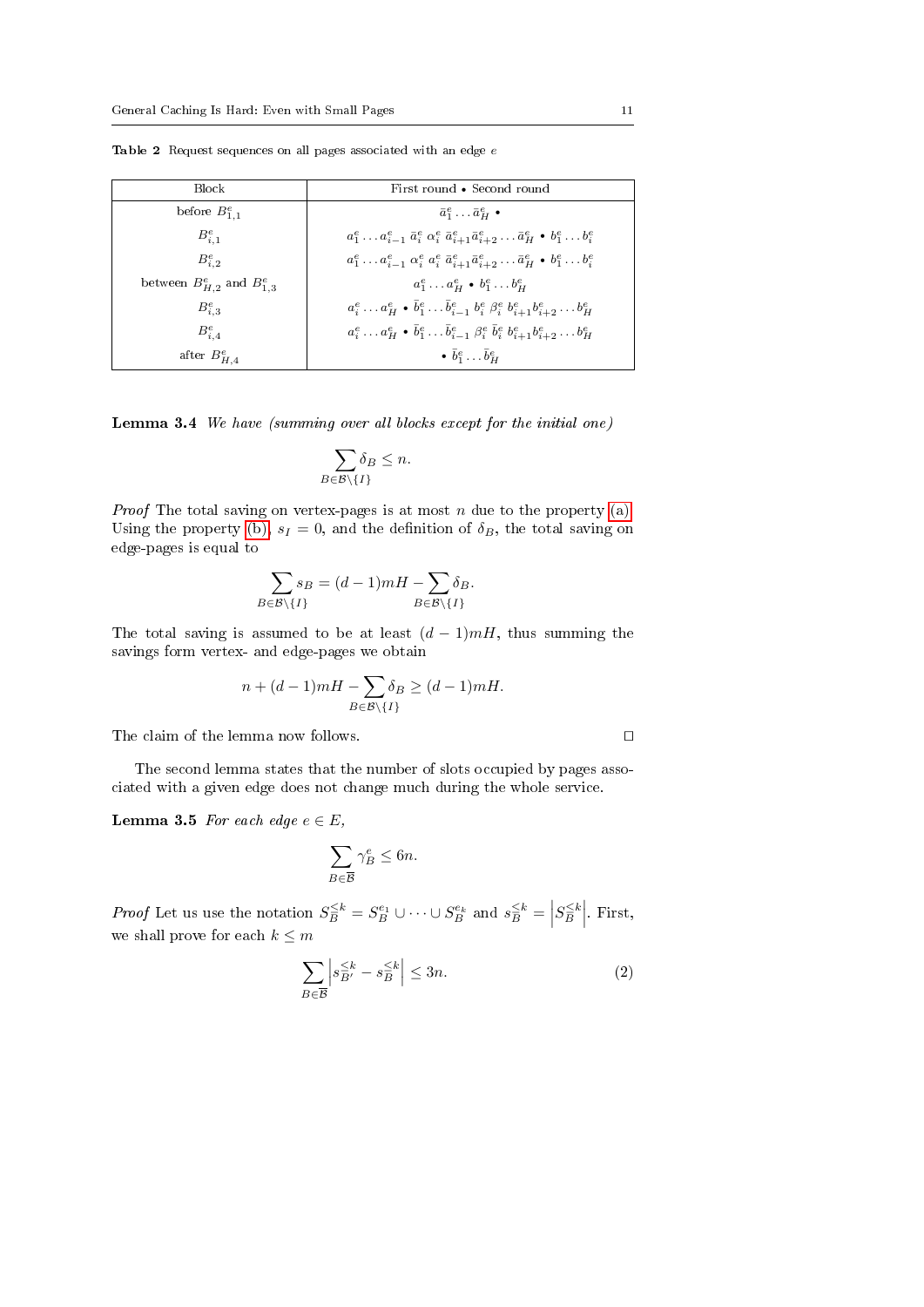Let P denote the set of all blocks B from  $\overline{B}$  satisfying  $s_{\overline{B}'}^{\leq k} - s_{\overline{B}}^{\leq k} \geq 0$  and let  $\mathcal N$  denote the set of all the remaining blocks from  $\mathcal B$ .

As a consequence of the property [\(c\),](#page-9-2) we get  $s_{I'}^{\leq k} \in [kH - \delta_{I'}, kH]$  and  $s_F^{\leq k} \in [kH - \delta_F, kH]$ . So we obtain the inequality

<span id="page-11-0"></span>
$$
s_F^{\leq k} - s_F^{\leq k} \geq -\delta_F. \tag{3}
$$

We claim  $s_{B'}^{\leq k} - s_B^{\leq k} \leq \delta_B$  for each  $B \in \overline{B}$ . We assume for a contradiction  $s_{\overline{B}'}^{\leq k} - s_{\overline{B}}^{\leq k} > \delta_B$  for some block B. We use the property [\(d\).](#page-9-3) Then after processing the edge  $e_k$  in B, the number of edge-pages in the cache is  $(s_B - s_B^{\leq k}) + s_{B'}^{\leq k} > s_B + \delta_B = mH$ . But more than  $mH$  edge-pages in the cache means a contradiction.

The summation over all blocks from  $P$  and Lemma [3.4](#page-9-6) give us the first bound

<span id="page-11-1"></span>
$$
\sum_{B \in \mathcal{P}} \left( s_{B'}^{\leq k} - s_{B}^{\leq k} \right) \leq \sum_{B \in \mathcal{P}} \delta_B \leq n. \tag{4}
$$

Using the fact  $\mathcal{P} \cup \mathcal{N} = \overline{\mathcal{B}}$  and [\(3\)](#page-11-0), we have

$$
\sum_{B \in \mathcal{P}} \left( s_{\overline{B}'}^{\leq k} - s_{\overline{B}}^{\leq k} \right) + \sum_{B \in \mathcal{N}} \left( s_{\overline{B}'}^{\leq k} - s_{\overline{B}}^{\leq k} \right) = s_{\overline{F}}^{\leq k} - s_{\overline{I}'}^{\leq k} \geq -\delta_{F};
$$

together with [\(4\)](#page-11-1) and  $\delta_F \leq n$  which follows by Lemma [3.4,](#page-9-6) we obtain the second bound

<span id="page-11-2"></span>
$$
-\sum_{B\in\mathcal{N}} \left(s_{\overline{B}'}^{\leq k} - s_{\overline{B}}^{\leq k}\right) \leq \sum_{B\in\mathcal{P}} \left(s_{\overline{B}'}^{\leq k} - s_{\overline{B}}^{\leq k}\right) + \delta_F \leq 2n.
$$
 (5)

Combining the bounds [\(4\)](#page-11-1) and [\(5\)](#page-11-2), we prove [\(2\)](#page-10-1)

$$
\sum_{B \in \overline{\mathcal{B}}} \left| s_{B'}^{\leq k} - s_{B}^{\leq k} \right| = \sum_{B \in \mathcal{P}} \left( s_{B'}^{\leq k} - s_{B}^{\leq k} \right) - \sum_{B \in \mathcal{N}} \left( s_{B'}^{\leq k} - s_{B}^{\leq k} \right) \leq n + 2n = 3n.
$$

For the edge  $e_1$ , the claim of this lemma is weaker than [\(2\)](#page-10-1) because  $\gamma_B^{e_1} =$  $|s_{B'}^{e_1} - s_B^{e_1}|$ . Proving our lemma for  $e_k$  when  $k > 1$  is just a matter of using [\(2\)](#page-10-1) for  $k-1$  and k together with the formula  $|x-y| \leq |x| + |y|$ :

$$
\sum_{B \in \overline{\mathcal{B}}} \gamma_B^{e_k} \le \sum_{B \in \overline{\mathcal{B}}} \left| s_{B'}^{\le k} - s_B^{\le k} \right| + \sum_{B \in \overline{\mathcal{B}}} \left| s_{B'}^{\le k-1} - s_B^{\le k-1} \right| \le 3n + 3n = 6n \qquad \Box
$$

For the rest of the proof, we set  $H = 6mn + 3n + 1$ . This enables us to show that the fixed service must cache some of the pages of size three.

<span id="page-11-3"></span>**Lemma 3.6** For each edge  $e \in E$ , there is a block B such that some  $\alpha^e$ -page or  $\beta^e$ -page is in  $S_B$  and  $\delta_B = 0$ .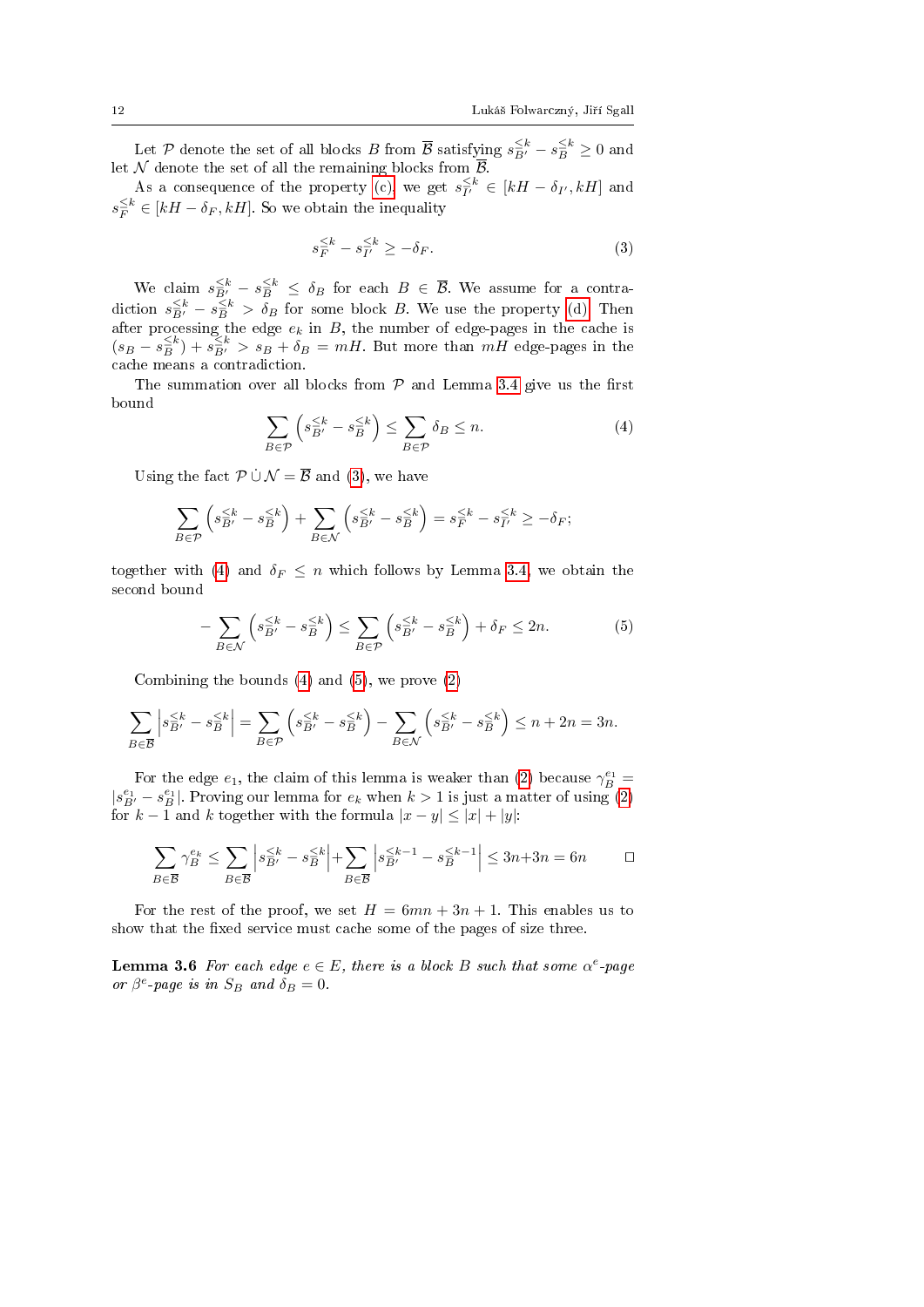*Proof* Fix an edge  $e = e_k$ . For each block B, we define

 $\varepsilon_B$  = number of  $\alpha^e$ -pages and  $\beta^e$ -pages in  $S_B$ .

Observe that due to the property [\(f\),](#page-9-4)  $\varepsilon_B$  is always one or zero. We use a potential function

 $\Phi_B$  = number of  $a^e$ -pages and  $\bar{b}^e$ -pages in  $S_B$ .

Because there are only  $\bar{a}$ -pages in the initial block and only  $\bar{b}$ -pages in the final block (property  $(c)$ ), we know

<span id="page-12-1"></span>
$$
\Phi_{I'} = 0 \quad \text{and} \quad \Phi_F \ge H - \delta_F. \tag{6}
$$

Now we bound the increase of the potential function as

<span id="page-12-0"></span>
$$
\Phi_{B'} - \Phi_B \le \delta_B + \sum_{\ell=1}^{k-1} \gamma_B^{e_\ell} + \varepsilon_B. \tag{7}
$$

To justify this bound, we fix a block  $B$  and look at the cache state after requests on edges  $e_1, \ldots, e_{k-1}$  are processed. How many free slots there can be in the cache? There are initial  $\delta_B$  free slots in the beginning of the block B, and the number of free slots can be further increased when the number of pages in the cache associated with  $e_1, \ldots, e_{k-1}$  decreases. This increase can be naturally bounded by  $\sum_{\ell=1}^{k-1} \gamma_B^{\epsilon_{\ell}}$ . Therefore, the number of free slots in the cache is at most  $\delta_B + \sum_{\ell=1}^{k-1} \gamma_B^{\epsilon_\ell}$ .

Because of the property [\(e\),](#page-9-5) the number of cached  $a^e$ -pages and  $\bar{b}^e$ -pages can only increase by using the free cache space or caching new pages instead of  $\alpha^e$ -pages and  $\beta^e$ -pages. We already bounded the number of free slots and  $\varepsilon_B$  is a natural bound for the increase gained on  $\alpha^e$ -pages and  $\beta^e$ -pages. Thus, the bound [\(7\)](#page-12-0) is correct.

Summing [\(7\)](#page-12-0) over all  $B \in \overline{\mathcal{B}}$ , we have

$$
\Phi_F - \Phi_{I'} = \sum_{B \in \overline{\mathcal{B}}} (\Phi_{B'} - \Phi_B) \le \sum_{B \in \overline{\mathcal{B}}} \left( \delta_B + \sum_{\ell=1}^{k-1} \gamma_B^{e_\ell} + \varepsilon_B \right)
$$

which we combine with [\(6\)](#page-12-1) into

$$
H - \delta_F \le \sum_{B \in \overline{B}} \left( \delta_B + \sum_{\ell=1}^{k-1} \gamma_B^{e_\ell} + \varepsilon_B \right),
$$

and use Lemmata [3.4](#page-9-6) and [3.5](#page-10-2) to bound  $\sum \varepsilon_B$  as

$$
\sum_{B \in \overline{B}} \varepsilon_B \ge H - \delta_F - \sum_{B \in \overline{B}} \left( \delta_B + \sum_{\ell=1}^{k-1} \gamma_B^{e_\ell} \right)
$$
  
 
$$
\ge H - n - n - (k - 1)6n
$$
  
 
$$
\ge H - 6mn - 2n = n + 1.
$$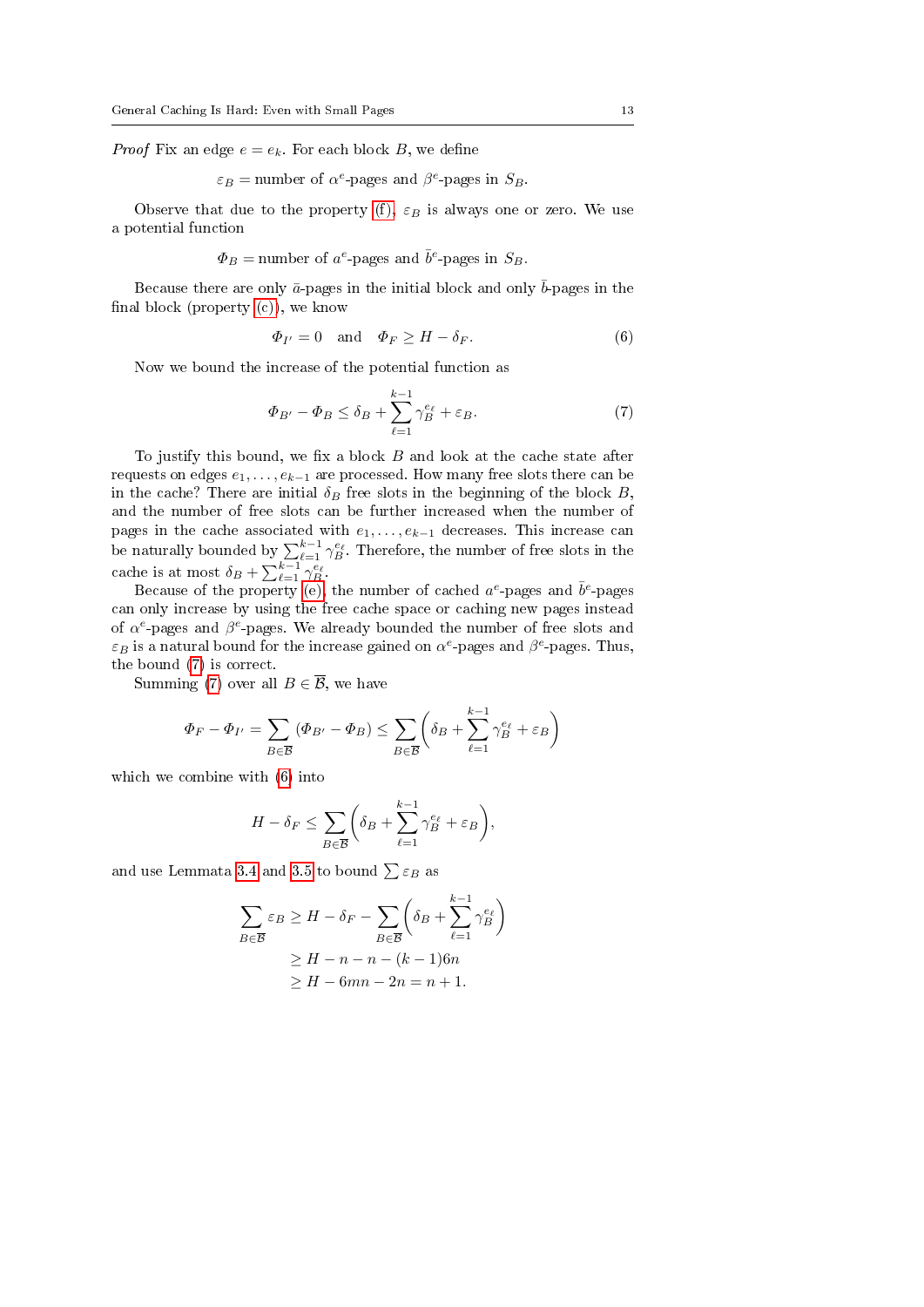As there is at most one page of size three requested in each block (prop-erty [\(f\)\)](#page-9-4), the inequality  $\sum \varepsilon_B \geq n+1$  implies that there are at least  $n+1$ blocks where an  $\alpha^e$ -page or a  $\beta^e$ -page is cached. At most n blocks have  $\delta_B$ non-zero (Lemma [3.4\)](#page-9-6); we are done.  $\square$ 

We are ready to complete the proof of the harder direction.

<span id="page-13-1"></span>**Lemma 3.7** Suppose that there exists a service of  $T_G$  with the total saving of at least  $(d-1)mH + K$ . Then the graph G has an independent set W of cardinality K.

*Proof* Let W be a set of vertices such that the corresponding page  $p_v$  is cached between its two requests. There are at least  $K$  vertices in  $W$  because the maximal saving on edge-pages is  $(d-1)mH$ .

Consider an arbitrary edge  $e = \{u, v\}$ . Due to Lemma [3.6,](#page-11-3) there exists a block B such that  $\delta_B = 0$  and some  $\alpha^e$ -page or  $\beta^e$ -page is cached in the beginning of the block. Thus the cache of size  $2mH + 1$  is full, as it contains  $mH$  edge-pages including one page of size three. This block  $B$  is either in the  $u$ -phase or in the  $v$ -phase, because of the statement of the property [\(f\).](#page-9-4) This means that at least one of the two pages  $p_u$  and  $p_v$  is not cached between its two requests, because the cache is full. As a consequence, the set  $W$  is indeed  $\Box$ independent.  $\Box$ 

The value of H was set to  $6mn + 3n + 1$ , therefore Reduction [2.1](#page-4-0) is indeed polynomial. Lemmata [3.1,](#page-8-2) [3.3](#page-9-7) and [3.7](#page-13-1) together imply that there is an independent set of cardinality  $K$  in  $G$  if and only if there is a service of the instance  $\mathcal{I}_G$  with the total saving at least  $(d-1)mH + K$ . We showed that the problem  $3C$ ACHING(FAULT,OPTIONAL) is indeed strongly NP-hard.

## <span id="page-13-0"></span>4 Bit Model

In this section, we show how to modify the proof for the fault model from the previous sections so that it works as a proof for the bit model as well.

**Reduction 4.1** Let G be a graph and  $\mathcal{I}_G$  the corresponding instance of the problem 3CACHING(FAULT, OPTIONAL) from Reduction [2.1.](#page-4-0) Then the modified instance  $\tilde{\mathcal{I}}_G$  is an instance of 3CACHING(BIT,OPTIONAL) with the same cache size and the same set of pages with the same sizes.

The structure of phases and requests on vertex-pages is also preserved. The blocks from  $\mathcal{I}_G$  are also used, but between each pair of consecutive blocks there are five new blocks inserted. Let  $B$  and  $B'$  be two consecutive blocks. Between B and B' we insert five new blocks  $B_{(1)}, \ldots, B_{(5)}$  with the following requests

- $-B_{(1)}$ : do not request anything;
- $B_{(2)}$ : request all pages of size two that are requested both in B and B';
- $B_{(3)}$ : request a page (there is either one or none) of size three that is requested both in  $B$  and  $B'$ ;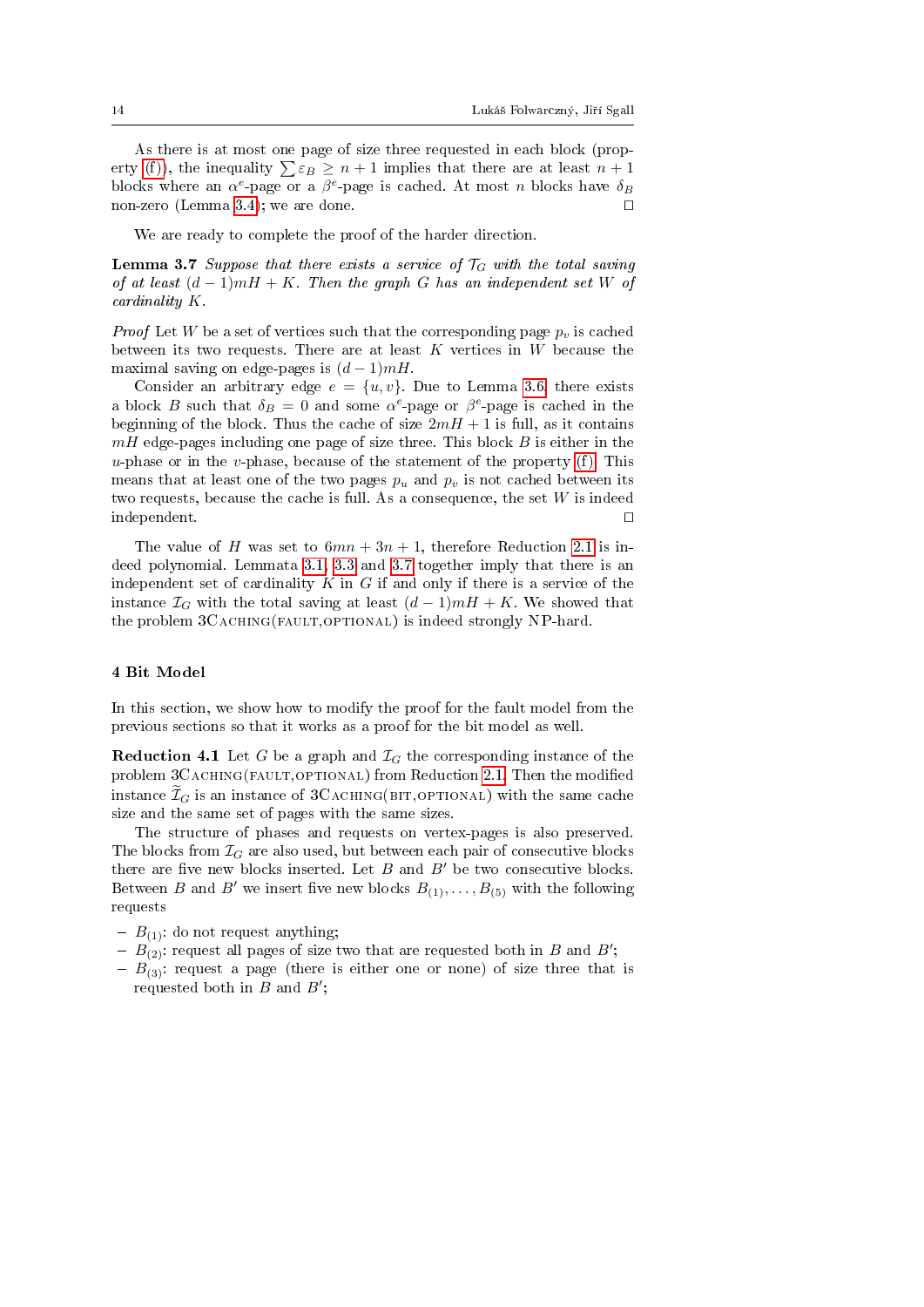- $B_{(4)}$ : request all pages of size two that are requested both in B and B';
- $-B_{(5)}$ : do not request anything.

See Fig. [5](#page-14-0) for an example. In each new block, the order of chosen requests is the same as in  $B$  (which is the same as in  $B^{\prime},$  as both follow the same ordering of edges [\(1\)](#page-5-2)). The new instance has the total of  $\tilde{d} = d + 5(d - 1) = 6d - 5$ blocks. This time we prove that the maximal total saving is  $(\tilde{d} - 1)mH + K$ where  $K$  is the cardinality of the maximum independent set in  $G$ .



<span id="page-14-0"></span>Fig. 5 The modification of the instance for a page a of size two and a page  $\beta$  of size three

<span id="page-14-1"></span>**Lemma 4.2** Suppose that the graph  $G$  has an independent set  $W$  of cardinality K. Then there exists a service of the modified instance  $\widetilde{\mathcal{I}}_G$  with the total saving at least  $(\tilde{d}-1)mH + K$ .

*Proof* We consider the service of the original instance  $\mathcal{I}_G$  described in the proof of Lemma [3.1](#page-8-2) and modify it so it becomes a service of the modified instance.

In the new service, vertex-pages are served the same way as in the original service. The saving on vertex-pages is thus again  $K$ .

For each pair of consecutive blocks  $B$  and  $B'$ , each page kept in the cache between  $B$  and  $B'$  in the original service is kept in the cache in the new service for the whole time between  $B$  and  $B'$  (it spans over seven blocks now). For a page of size two, a saving two is achieved three times. For a page of size three, a saving three is incurred twice. On each page in the new service we save six instead of one. Therefore, the total saving on edge-pages is  $6(d-1)mH =$  $(\tilde{d}-1)mH$ .

The total saving is  $(\tilde{d} - 1)mH + K$ .

$$
\qquad \qquad \Box
$$

<span id="page-14-2"></span>**Lemma 4.3** Suppose that there exists a service of the modified instance  $\mathcal{I}_G$ with the total saving at least  $(\tilde{d} - 1)mH + K$ . Then the graph G has an independent set W of cardinality K.

Proof This lemma is the same as Lemma [3.7.](#page-13-1) We just need to verify that the modified instance fulfills Properties [3.2.](#page-8-3)

To prove that the property [\(b\)](#page-9-1) is preserved, we observe that each two consecutive requests on a page of size two are separated by exactly one block where the page is not requested. Consequently, when there is a saving two on a request on the page of size two, we assign one unit of the saving to the block where the saving was achieved and one unit of the saving to the previous block. Similarly, each pair of consecutive requests on a page of size three is separated by exactly two blocks where the page is not requested. When there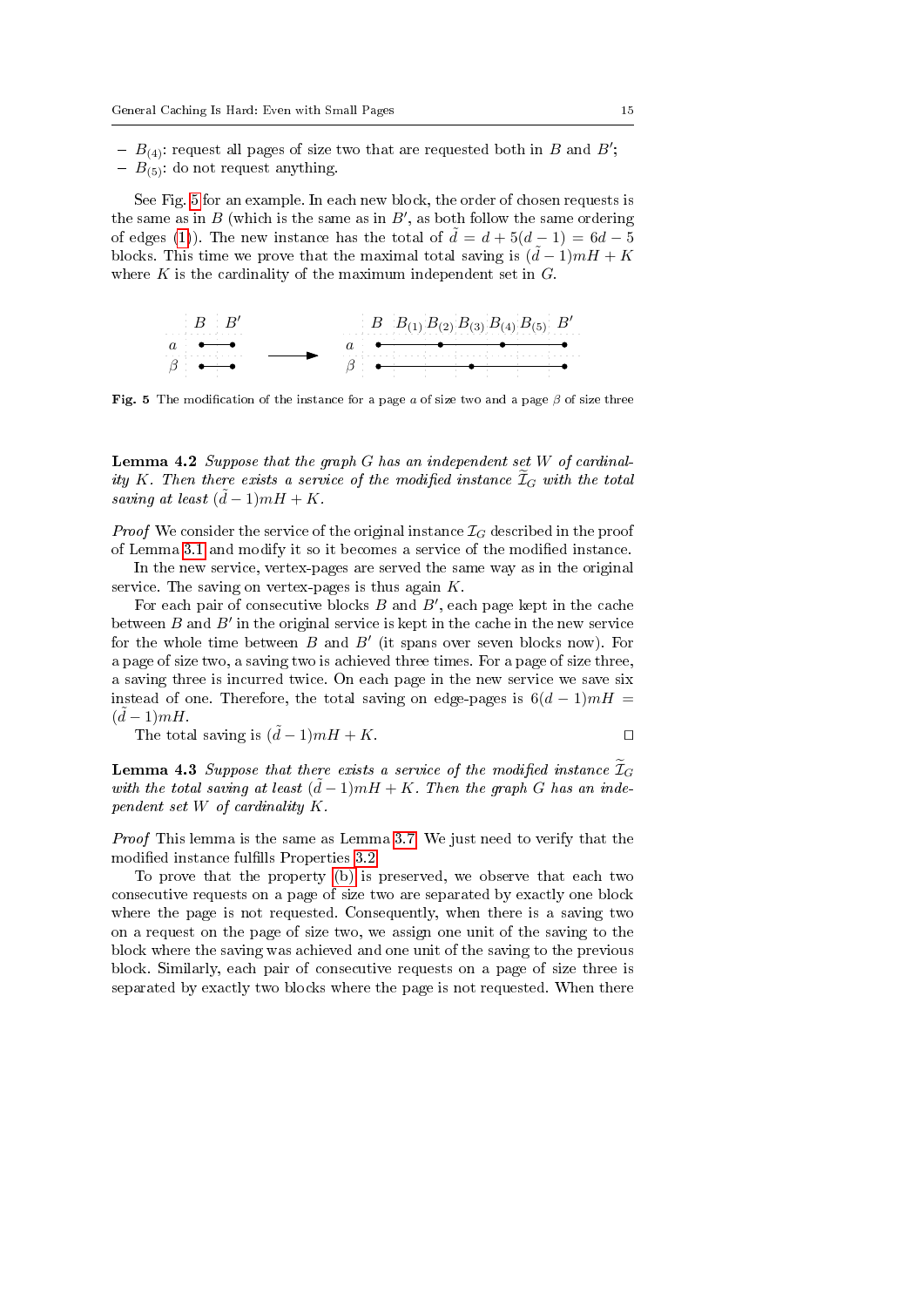is a saving three on a request on the page of size three, we assign one unit of the saving to the block where the saving was achieved and one unit of the saving to each of the two previous blocks. As a consequence, the total saving gained on edge-pages may indeed be computed as  $\sum s_B$ .

The property [\(a\)](#page-9-0) is preserved because the requests on vertex-pages are the same in both instances. The property [\(c\)](#page-9-2) is preserved because the initial and final blocks are the same in both instances.

Each sequence of requests in a block of the modified instance  $\widetilde{\mathcal{I}}_G$  is either the same or a subsequence of the sequence in a block in the original instance. Therefore, the properties [\(d\),](#page-9-3) [\(e\)](#page-9-5) and [\(f\)](#page-9-4) are preserved as well.  $\Box$ 

Lemmata [4.2](#page-14-1) and [4.3](#page-14-2) imply that we have a valid polynomial-time reduction and so the problem  $3C_ACHING(BIT,OPTIONAL)$  is strongly NP-hard.

### <span id="page-15-0"></span>5 Forced Policy

<span id="page-15-1"></span>Theorem 5.1 Both the problem 3CACHING(FAULT,FORCED) and the problem 3CACHING(BIT,FORCED) are strongly NP-hard.

Proof For both the fault model and the bit model, we show a polynomial-time reduction from caching under optional policy to the corresponding variant of caching with under forced policy. Let us have an instance of caching under the optional policy with the cache size C and the request sequence  $\rho = r_1 \dots r_n$ ; let M be the maximal size of a page in  $\rho$  (in our previous reductions,  $M = 3$ ).

We create an instance of caching under the forced policy. The cache size is  $C' = C + M$ . The request sequence is  $\rho' = r_1q_1r_2q_2 \ldots r_nq_n$  where  $q_1, \ldots, q_n$ are requests to n different pages that do not appear in  $\rho$  and have size M. The costs of the new pages are one in the fault model and  $M$  in the bit model.

We claim that there is a service of the optional instance with saving  $S$  if and only if there is a service of the forced instance with saving S.

 $\Rightarrow$  We serve the requests on original pages the same way as in the optional instance. The cache is larger by  $M$  which is the size of the largest page. Thus, pages that were not loaded into the cache because of the optional policy fit in there; we can load them and immediately evict them. New pages fit into the cache as well and we also load them and immediately evict them. This way we have the same saving as in the optional instance.

 $\Leftarrow$  We construct a service for the optional instance: For each i, when serving  $r_i$  we consider the evictions done when serving  $r_i$  and  $q_i$  of the forced instance. If a page requested before  $r_i$  is evicted, we evict it as well. If a page requested by  $r_i$  is evicted, we do not cache it at all. Because the page requested by  $q_i$ has size M, the original pages occupy at most C slots in the cache after  $q_i$  is served. This way we obtain a service of the optional instance with the same saving.

Using the strong NP-hardness of the problems  $3C_A$ CHING(FAULT, OPTIONAL) and  $3C_ACHING(BIT, OPTION AL)$  proven in Sections [2](#page-3-0) and [3](#page-8-0) and the observation that the reduction preserves the maximal size of a page, we obtain the strong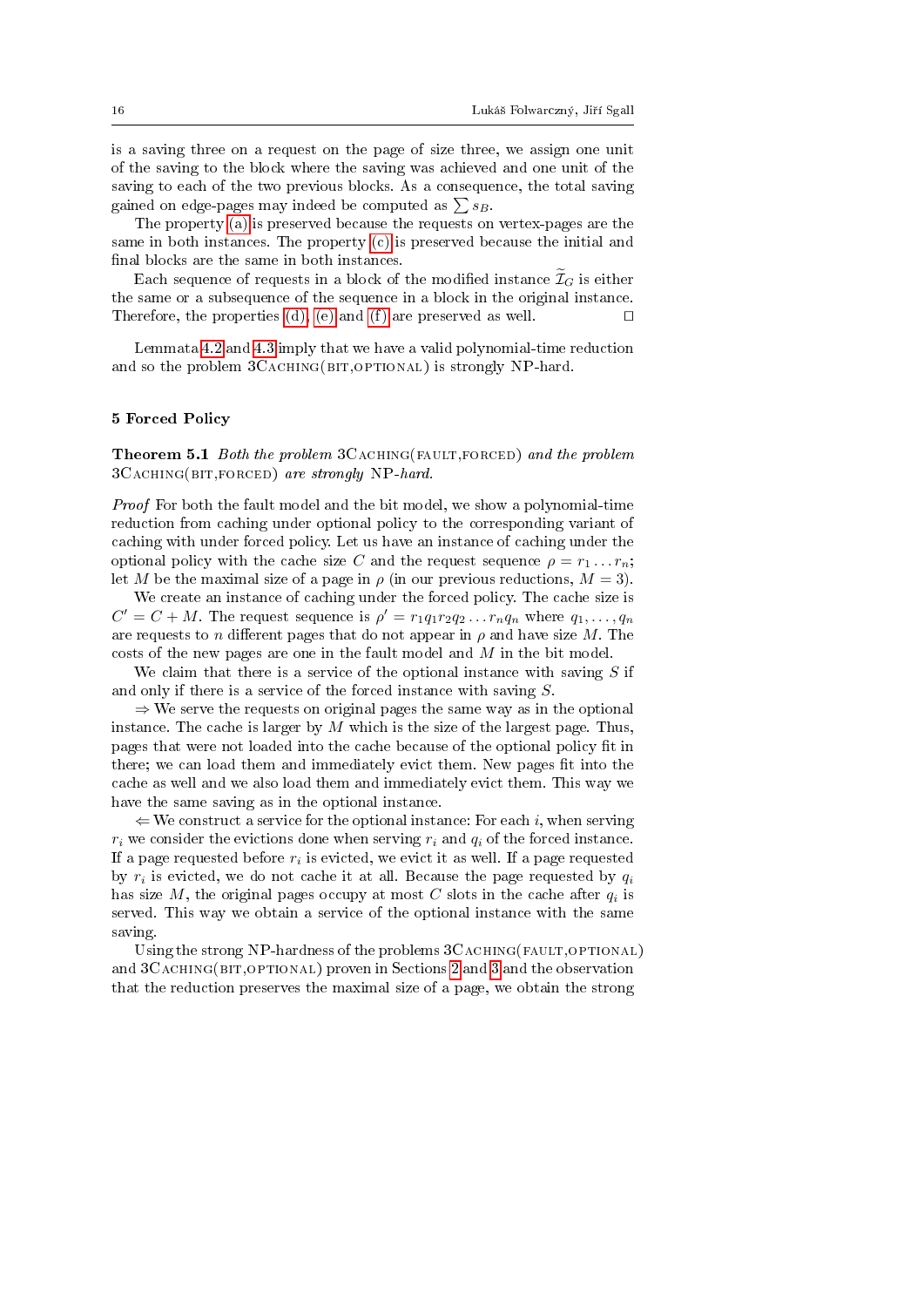NP-hardness of 3Caching(fault,forced) and 3Caching(bit,forced).

Acknowledgments. We are grateful to the anonymous reviewers, in particular for bringing the articles [\[10,](#page-16-3)[16\]](#page-17-4) to our attention and for suggestions that helped us to improve the presentation.

#### References

- <span id="page-16-8"></span>1. Achlioptas, D., Chrobak, M., Noga, J.: Competitive analysis of randomized paging algorithms. Theoretical Computer Science  $234(1-2)$ , 203-218 (2000). DOI 10.1016/ S0304-3975(98)00116-9. URL [http://dx.doi.org/10.1016/S0304-3975\(98\)00116-9.](http://dx.doi.org/10.1016/S0304-3975(98)00116-9) A preliminary version appeared at ESA 1996.
- <span id="page-16-11"></span>2. Adamaszek, A., Czumaj, A., Englert, M., Räcke, H.: An O(log k)-competitive algorithm for generalized caching. In: Proceedings of the 23rd Annual ACM-SIAM Symposium on Discrete Algorithms (SODA), pp. 1681-1689 (2012). DOI 10.1137/1.9781611973099. URL <http://dl.acm.org/citation.cfm?id=2095116.2095249>
- <span id="page-16-2"></span>3. Albers, S., Arora, S., Khanna, S.: Page replacement for general caching problems. In: Proceedings of the 10th Annual ACM-SIAM Symposium on Discrete Algorithms, pp. 3140 (1999). URL <http://dl.acm.org/citation.cfm?id=314500.314528>
- <span id="page-16-7"></span>4. Anagnostopoulos, A., Grandoni, F., Leonardi, S., Wiese, A.: A mazing  $2+\varepsilon$  approximation for unsplittable flow on a path. In: C. Chekuri (ed.) Proceedings of the Twenty-Fifth Annual ACM-SIAM Symposium on Discrete Algorithms, SODA 2014, Portland, Oregon, USA, January 5-7, 2014, pp. 2641. SIAM (2014). DOI 10.1137/1.9781611973402.3. URL <http://dx.doi.org/10.1137/1.9781611973402.3>
- <span id="page-16-10"></span>5. Bansal, N., Buchbinder, N., Naor, J.: Randomized competitive algorithms for generalized caching. SIAM Journal on Computing  $41(2)$ , 391-414 (2012). DOI 10.1137/ 090779000. URL [http://dx.doi.org/10.1137/090779000.](http://dx.doi.org/10.1137/090779000) A preliminary version appeared at STOC 2008.
- <span id="page-16-5"></span>6. Bansal, N., Chakrabarti, A., Epstein, A., Schieber, B.: A quasi-PTAS for unsplittable flow on line graphs. In: J.M. Kleinberg (ed.) Proceedings of the 38th Annual ACM Symposium on Theory of Computing, pp. 721729. ACM (2006). DOI 10.1145/1132516. 1132617. URL <http://doi.acm.org/10.1145/1132516.1132617>
- <span id="page-16-4"></span>7. Bar-Noy, A., Bar-Yehuda, R., Freund, A., Naor, J., Schieber, B.: A unified approach to approximating resource allocation and scheduling. Journal of the ACM  $48(5)$ , 1069– 1090 (2001). DOI 10.1145/502102.502107. URL [http://doi.acm.org/10.1145/502102.](http://doi.acm.org/10.1145/502102.502107) [502107.](http://doi.acm.org/10.1145/502102.502107) A preliminary version appeared at STOC 2000.
- <span id="page-16-6"></span>8. Batra, J., Garg, N., Kumar, A., Mömke, T., Wiese, A.: New approximation schemes for unsplittable flow on a path. In: P. Indyk (ed.) Proceedings of the 26th Annual ACM-SIAM Symposium on Discrete Algorithms, pp. 4758. SIAM (2015). DOI 10.1137/1. 9781611973730.5. URL <http://dx.doi.org/10.1137/1.9781611973730.5>
- <span id="page-16-1"></span>9. Belady, L.A.: A study of replacement algorithms for a virtual-storage computer. IBM Systems Journal 5(2), 78-101 (1966). DOI 10.1147/sj.52.0078. URL [http://dx.doi.](http://dx.doi.org/10.1147/sj.52.0078) [org/10.1147/sj.52.0078](http://dx.doi.org/10.1147/sj.52.0078)
- <span id="page-16-3"></span>10. Bonsma, P.S., Schulz, J., Wiese, A.: A constant-factor approximation algorithm for unsplittable flow on paths. SIAM Journal on Computing  $43(2)$ , 767-799 (2014). DOI 10.1137/120868360. URL <http://dx.doi.org/10.1137/120868360>
- <span id="page-16-0"></span>11. Borodin, A., El-Yaniv, R.: Online computation and competitive analysis. Cambridge University Press (1998)
- <span id="page-16-9"></span>12. Brodal, G.S., Moruz, G., Negoescu, A.: Onlinemin: A fast strongly competitive randomized paging algorithm. Theory of Computing Systems  $56(1)$ ,  $22-40$  (2015). DOI 10.1007/s00224-012-9427-y. URL [http://dx.doi.org/10.1007/s00224-012-9427-y.](http://dx.doi.org/10.1007/s00224-012-9427-y) A preliminary version appeared at WAOA 2011.

 $\Box$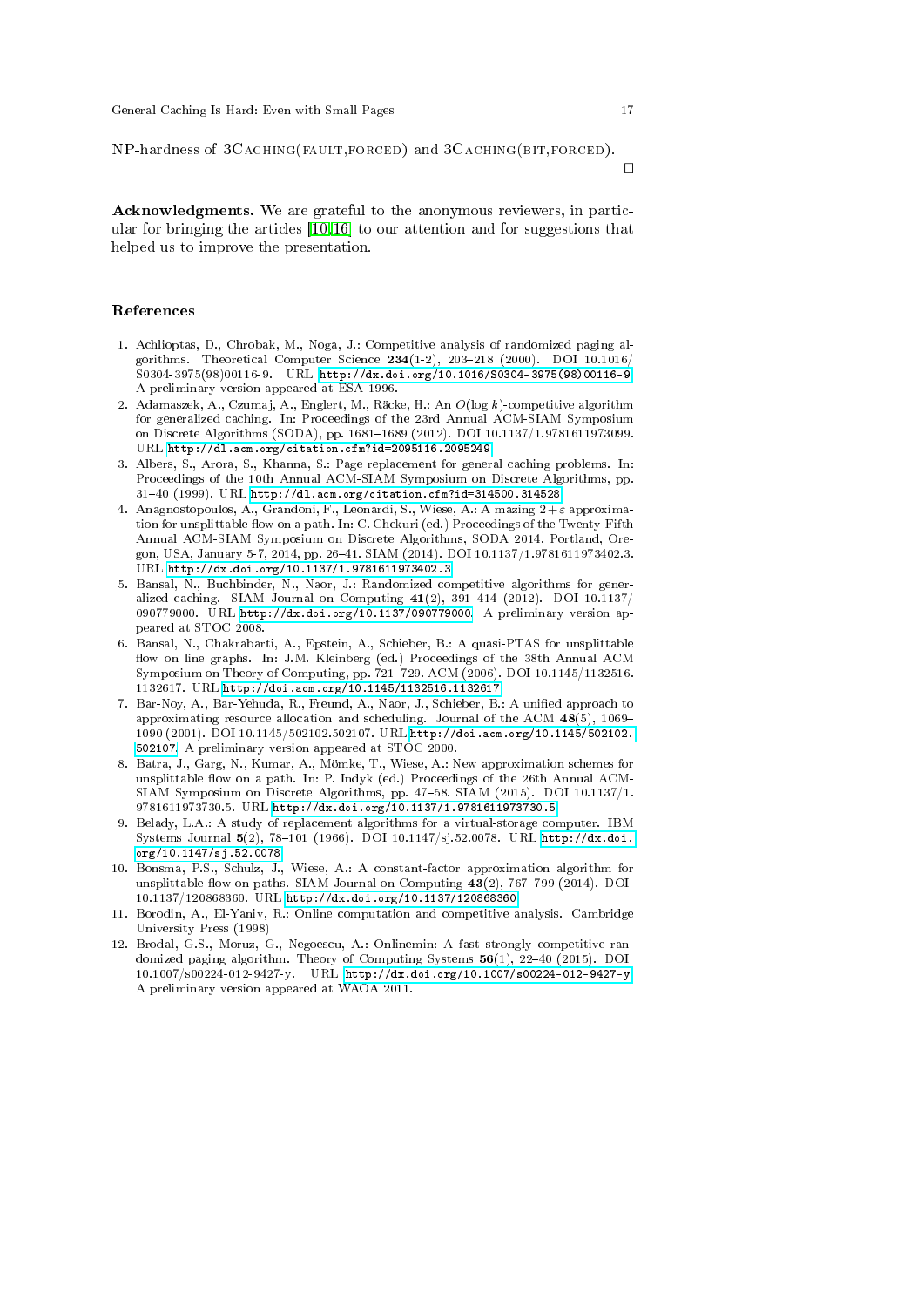- <span id="page-17-2"></span>13. Chrobak, M., Karloff, H.J., Payne, T.H., Vishwanathan, S.: New results on server problems. SIAM Journal on Discrete Mathematics 4(2), 172-181 (1991). DOI 10.1137/0404017. URL [http://dx.doi.org/10.1137/0404017.](http://dx.doi.org/10.1137/0404017) A preliminary version appeared at SODA 1990.
- <span id="page-17-7"></span>14. Chrobak, M., Larmore, L.L., Lund, C., Reingold, N.: A better lower bound on the competitive ratio of the randomized 2-server problem. Information Processing Letters 63(2), 7983 (1997). DOI 10.1016/S0020-0190(97)00099-9. URL [http://dx.doi.org/](http://dx.doi.org/10.1016/S0020-0190(97)00099-9) [10.1016/S0020-0190\(97\)00099-9](http://dx.doi.org/10.1016/S0020-0190(97)00099-9)
- <span id="page-17-3"></span>15. Chrobak, M., Woeginger, G.J., Makino, K., Xu, H.: Caching is hard Even in the fault model. Algorithmica 63(4), 781794 (2012). DOI 10.1007/s00453-011-9502-9. URL [http://dx.doi.org/10.1007/s00453-011-9502-9.](http://dx.doi.org/10.1007/s00453-011-9502-9) A preliminary version appeared at ESA 2010.
- <span id="page-17-4"></span>16. Darmann, A., Pferschy, U., Schauer, J.: Resource allocation with time intervals. Theoretical Computer Science 411(49), 42174234 (2010). DOI 10.1016/j.tcs.2010.08.028. URL <http://dx.doi.org/10.1016/j.tcs.2010.08.028>
- <span id="page-17-5"></span>17. Fiat, A., Karp, R.M., Luby, M., McGeoch, L.A., Sleator, D.D., Young, N.E.: Competitive paging algorithms. Journal of Algorithms  $12(4)$ , 685-699 (1991). DOI 10.1016/  $0196-6774(91)90041-V.$  URL [http://dx.doi.org/10.1016/0196-6774\(91\)90041-V.](http://dx.doi.org/10.1016/0196-6774(91)90041-V) A preliminary version appeared in 1988.
- <span id="page-17-8"></span>18. Folwarczný, L., Sgall, J.: General caching is hard: Even with small pages. In: K.M. Elbassioni, K. Makino (eds.) Algorithms and Computation - 26th International Symposium, ISAAC 2015, Nagoya, Japan, December 9-11, 2015, Proceedings, Lecture Notes in Computer Science, vol. 9472, pp. 116-126. Springer (2015).  $DOI$  10.1007/ 978-3-662-48971-0\_11. URL [http://dx.doi.org/10.1007/978-3-662-48971-0\\_11](http://dx.doi.org/10.1007/978-3-662-48971-0_11)
- <span id="page-17-0"></span>19. Irani, S.: Page replacement with multi-size pages and applications to web caching. Algorithmica 33(3), 384409 (2002). DOI 10.1007/s00453-001-0125-4. URL [http://dx.](http://dx.doi.org/10.1007/s00453-001-0125-4) [doi.org/10.1007/s00453-001-0125-4.](http://dx.doi.org/10.1007/s00453-001-0125-4) A preliminary version appeared at STOC 1997.
- <span id="page-17-6"></span>20. McGeoch, L.A., Sleator, D.D.: A strongly competitive randomized paging algorithm. Algorithmica 6(6), 816-825 (1991). DOI 10.1007/BF01759073. URL [http://dx.doi.](http://dx.doi.org/10.1007/BF01759073) [org/10.1007/BF01759073.](http://dx.doi.org/10.1007/BF01759073) A preliminary version appeared in 1989.
- <span id="page-17-1"></span>21. Young, N.E.: On-line file caching. Algorithmica 33(3), 371-383 (2002). DOI 10.1007/s00453-001-0124-5. URL [http://dx.doi.org/10.1007/s00453-001-0124-5.](http://dx.doi.org/10.1007/s00453-001-0124-5) A preliminary version appeared at SODA 1998.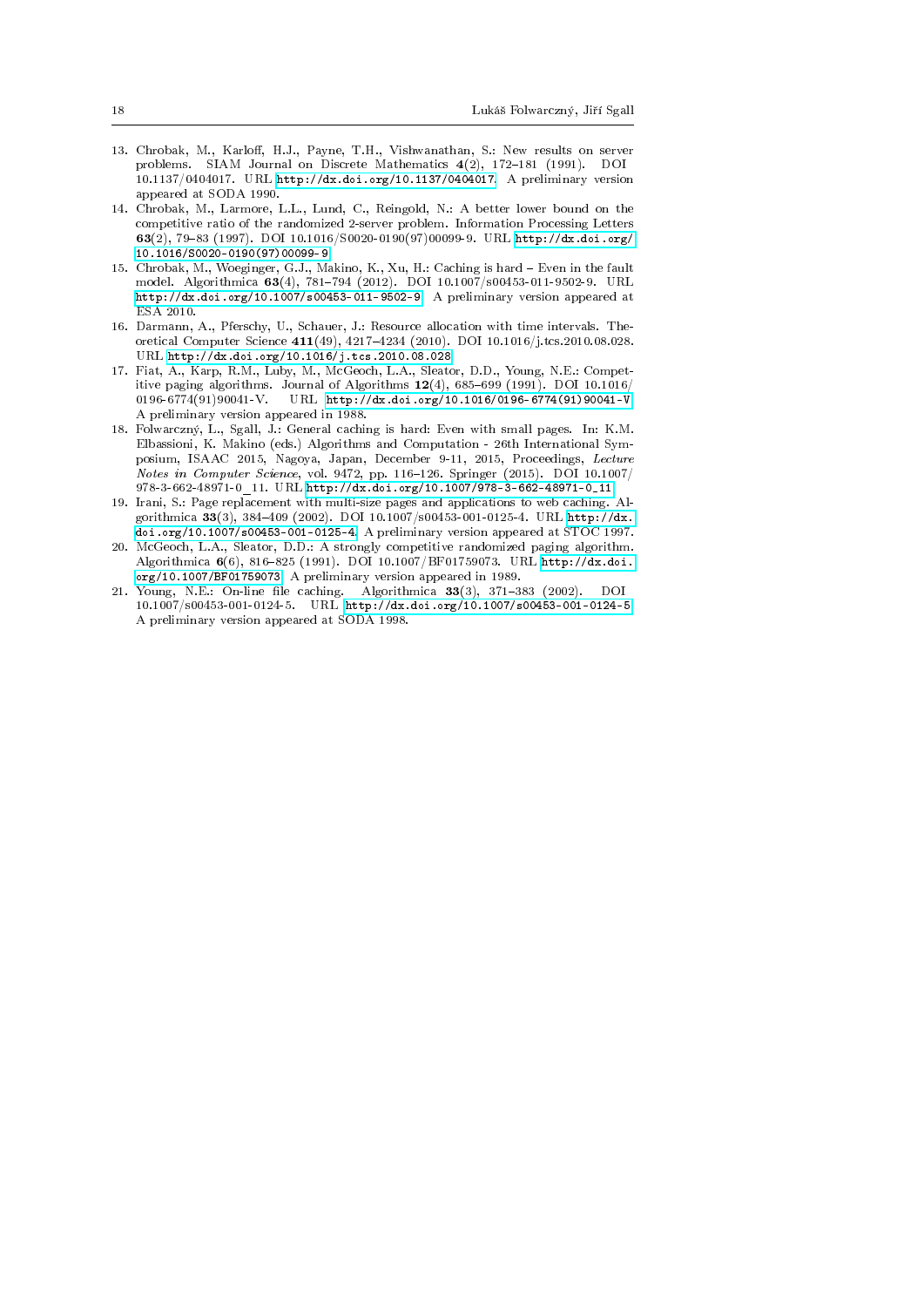#### <span id="page-18-0"></span>A The Simple Proof

In this appendix, we present a simple variant of the proof for the almost-fault model with two distinct costs. This completes the sketch of the proof presented at the end of Section [2.](#page-3-0) We present it with a complete description of the simplied reduction, so that it can be read independently of the rest of the paper. This appendix can therefore serve as a short proof of the hardness of general caching.

<span id="page-18-2"></span>Theorem A.1 General caching is strongly NP-hard, even in the case when page sizes are limited to  $\{1, 2, 3\}$  and there are only two distinct fault costs.

We prove the theorem for the optional policy. It is easy to obtain the theorem also for the forced policy the same way as in the proof of Theorem [5.1.](#page-15-1)

## The Reduction

The reduction described here will be equivalent to Reduction [2.1](#page-4-0) with  $H = 1$  and the fault cost of each vertex-page set to  $1/(n+1)$ .

Suppose we have a graph  $G = (V, E)$  with n nodes and m edges. We construct an instance of general caching whose optimal solution encodes a maximum independent set in G. Fix an arbitrary numbering of edges  $e_1, \ldots, e_m$ .

The cache size is  $C = 2m + 1$ . For each vertex v, we have a vertex-page  $p_v$  with size one and cost  $1/(n+1)$ . For each edge  $e,$  we have six associated edge-pages  $a^{\overline{e}}, \bar{a}^e, \alpha^e, b^e, \bar{b}^e, \beta^e;$ all have cost one, pages  $\alpha^e, \beta^e$  have size three and the remaining pages have size two.

The request sequence is organized in phases and blocks. There is one phase for each vertex. In each phase, there are two adjacent blocks associated with every edge e incident with  $v$ ; the incident edges are processed in an arbitrary order. In addition, there is one initial block I before all phases and one final block  $F$  after all phases. Altogether, there are  $d = 4m + 2$  blocks. There are four blocks associated with each edge  $e$ ; denote them  $B_1^e$ ,  $B_2^e$ ,  $B_3^e$ ,  $B_4^e$ , in the order as they appear in the request sequence.

For each  $v \in V$ , the associated page  $p_v$  is requested exactly twice, right before the beginning of the v-phase and right after the end of the v-phase; these requests do not belong to any phase. An example of the structure of phases and blocks is given in Fig. [6.](#page-18-1)



<span id="page-18-1"></span>Fig. 6 An example of phases, blocks and requests on vertex-pages for a graph with three vertices u, v, w and two edges  $e_1 = \{u, w\}$ ,  $e_2 = \{v, w\}$  when  $H = 2$ 

Even though each block is associated with some fixed edge, it contains one or more requests to the associated pages for every edge e. In each block, we process the edges  $e_1, \ldots, e_m$ in this order. For each edge e, we make one or more requests to the associated pages according to Table [3.](#page-19-0)

Figure [7](#page-19-1) shows an example of the requests on edge-pages associated with one particular edge.

### Proof of Correctness

Instead of minimizing the service cost, we maximize the saving compared to the service which does not use the cache at all. This is clearly equivalent when considering the decision version of the problem.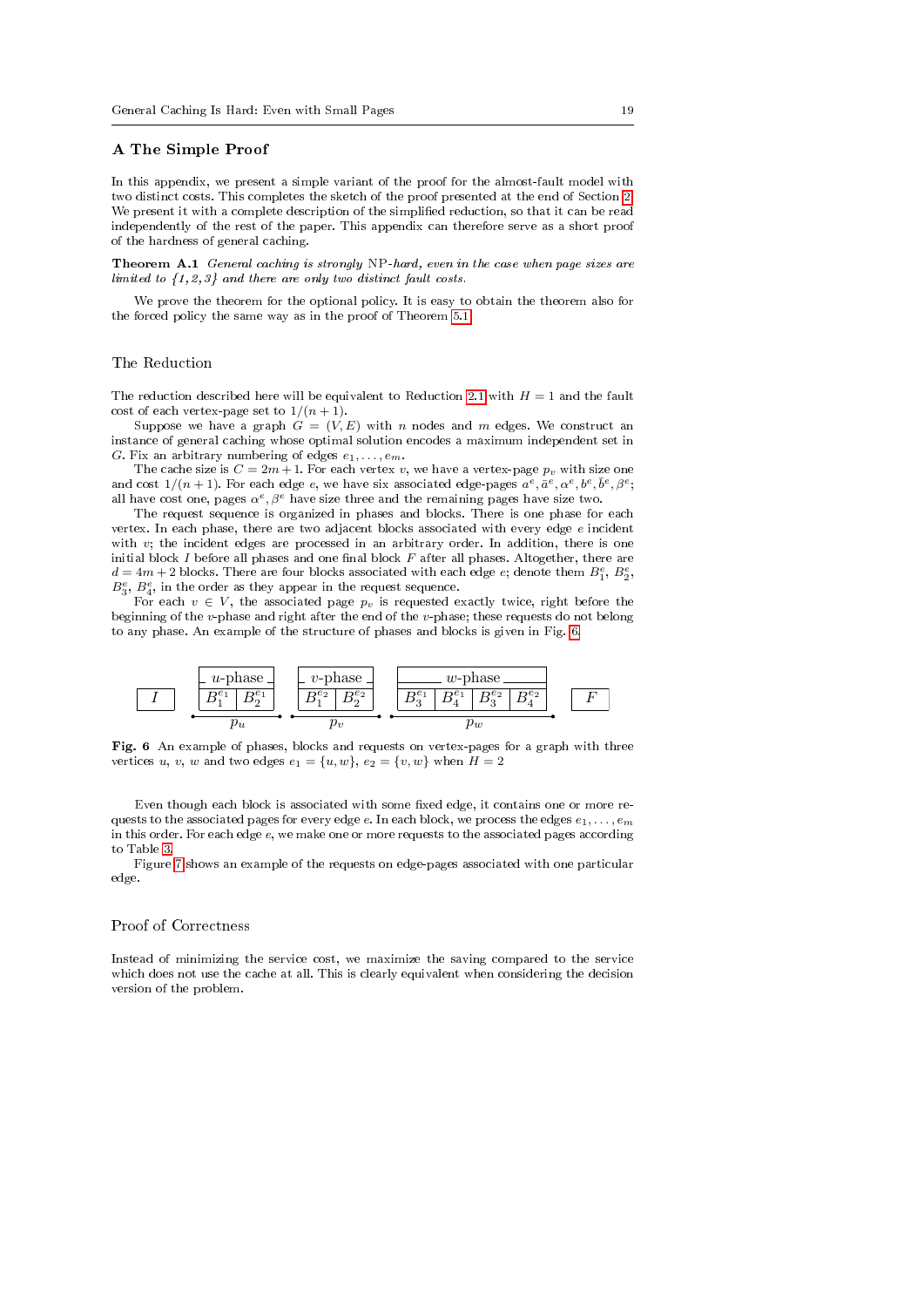| <b>Block</b>                | Requested pages                  |
|-----------------------------|----------------------------------|
| before $B_1^e$              | $\bar{a}^e$                      |
| $B_1^e$                     | $\bar{a}^e$ , $\alpha^e$ , $b^e$ |
| $B_2^e$                     | $\alpha^e$ , $a^e$ , $b^e$       |
| between $B_2^e$ and $B_3^e$ | $a^e$ , $b^e$                    |
| $B_2^e$                     | $a^e$ , $b^e$ , $\beta^e$        |
| $B_4^e$                     | $a^e$ , $\beta^e$ , $\bar{b}^e$  |
| after $B_4^e$               | $\bar{h}^e$                      |

<span id="page-19-0"></span>Table 3 Requests associated with an edge  $e$ 



<span id="page-19-1"></span>Fig. 7 Requests on all pages associated with the edge e. Each column represents some  $block(s)$ . The four labeled columns represent the blocks in the heading, the first column represents every block before  $B_1^e$ , the middle column represents every block between  $B_3^e$  and  $B_4^e$ , and the last column represents every block after  $B_4^e$ . The requests in one column are ordered from top to bottom.

Without loss of generality, we assume that any page is brought into the cache only immediately before a request to that page and removed from the cache only immediately after a request to that page; furthermore, at the beginning and at the end the cache is empty. I.e., a page may be in the cache only between two consecutive requests to this page, and either it is in the cache for the whole interval or not at all.

Each page of size three is requested only twice in two consecutive blocks, and these blocks are distinct for all pages of size three. Thus, a service of edge-pages is valid if and only if at each time, at most  $m$  edge-pages are in the cache. It is thus convenient to think of the cache as of  $m$  slots for edge-pages.

Each vertex-page is requested twice. Thus, the saving on the  $n$  vertex-pages is at most  $n/(n+1)$  < 1. Since all edge-pages have cost one, the optimal service must serve them optimally. Furthermore, a vertex-page can be cached if and only if during the phase it never happens that at the same time all slots for edge-pages are full and a page of size three is cached.

Let  $S_B$  denote the set of all edge-pages cached at the beginning of the block  $B$  and let  $s_B = |S_B|$ . Now observe that each edge-page is requested only in a contiguous segment of blocks, once in each block. It follows that the total saving on edge-pages is equal to  $\sum_{B} s_B$  where the sum is over all blocks. In particular, the maximal possible saving on the edge-pages is  $(d-1)m$ , using the fact that  $S_I$  is empty.

<span id="page-19-2"></span>We prove that there is a service with the total saving at least  $(d-1)m + K/(n+1)$  if and only if there is an independent set of size  $K$  in  $G$ . First the easy direction.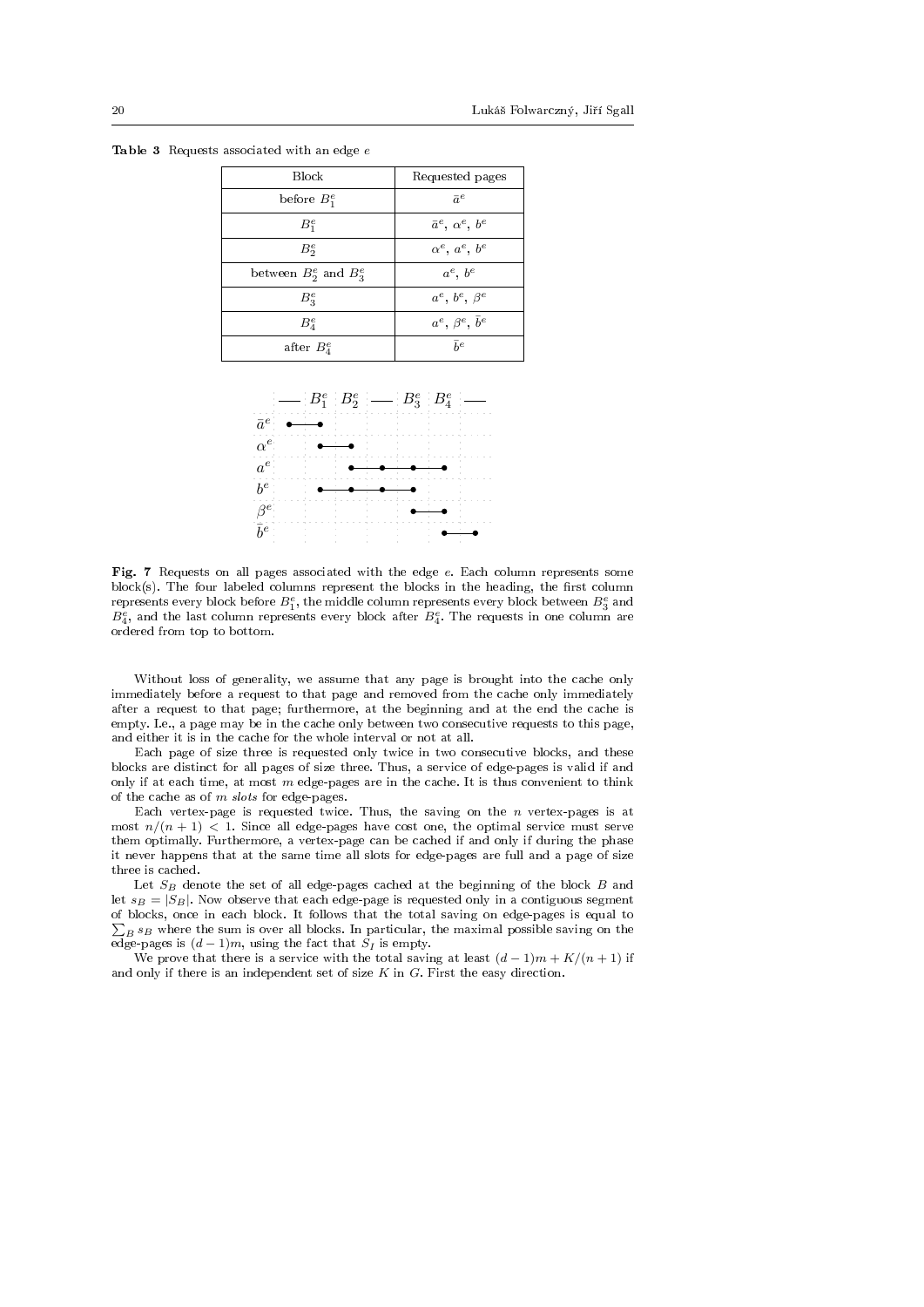

<span id="page-20-0"></span>Fig. 8 The two ways of caching in Lemma [A.2](#page-19-2)

**Lemma A.2** Suppose that G has an independent set W of size  $K$ . Then there exists a service with the total saving  $(d-1)m + K/(n+1)$ .

*Proof* For any e, denote  $e = \{u, v\}$  so that u precedes v in the ordering of phases. If  $u \in W$ , we keep  $\bar{a}^e, \bar{b}^e, \bar{b}^e$  and  $\beta^e$  in the cache from the first to the last request on each page, and we do not cache  $a^e$  and  $\alpha^e$  at any time. Otherwise we cache  $\bar{b}^e, a^e, \bar{a}^e$  and  $\alpha^e$ , and do not cache  $b^e$  and  $\beta^e$  at any time. In both cases, at each time at most one page associated with e is in the cache and the saving on those pages is  $(d-1)m$ . See Fig. [8](#page-20-0) for an illustration.

For any  $v \in W$ , we cache  $p_v$  between its two requests. To check that this is a valid service, observe that if  $v \in W$ , then during the corresponding phase no page of size three is cached. Thus the page  $p_v$  always fits in the cache together with at most m pages of size two.  $\square$ 

Now we prove the converse in a sequence of claims. Fix a valid service with saving at least  $(d-1)m$ . For a block B, let B' denote the following block.

**Claim A.3** For any block B, with the exception of  $B = I$ , we have  $s_B = m$ .

 $\sum_B s_B \leq (d-1)m$ . We need an equality. *Proof* For each  $B \neq I$  we have  $s_B \leq m$ . Because  $s_I = 0$ , the total saving on edge-pages is

We now prove that each edge occupies exactly one slot during the service.

<span id="page-20-1"></span>s

**Claim A.4** For any block  $B \neq I$  and for any e,  $S_B$  contains exactly one page associated with e.

*Proof* Let us use the notation  $S_B^{\leq k} = S_B^{e_1} \cup \cdots \cup S_B^{e_k}$  and  $s_B^{\leq k} = \left| S_B^{\leq k} \right|$ . First, we shall prove for each  $k \leq m$ 

$$
\frac{\leq k}{B} = k. \tag{8}
$$

This is true for  $B = F$ , as only the m edge-pages  $\bar{b}^e$  can be cached there, and by the previous claim all of them are indeed cached. Similarly for  $B = I'$  (i.e., immediately following the initial block).

If [\(8\)](#page-20-1) is not true, then for some  $k$  and  $B \notin \{I, F\}$  we have  $s_B^{\leq k} < s_{B'}^{\leq k}$ . Then after processing the edge  $e_k$  in the block  $B$  we have in the cache all the pages in  $(S_B \setminus S_B^{\le k}) \cup S_B^{\le k}$ Their number is  $(m - s_B^{-k}) + s_{B'}^{-k} > m$ , a contradiction.<br>The statement of the claim is an immediate consequence of [\(8\)](#page-20-1).

**Claim A.5** For any edge e, at least one of the pages  $\alpha^e$  and  $\beta^e$  is cached between its two requests.